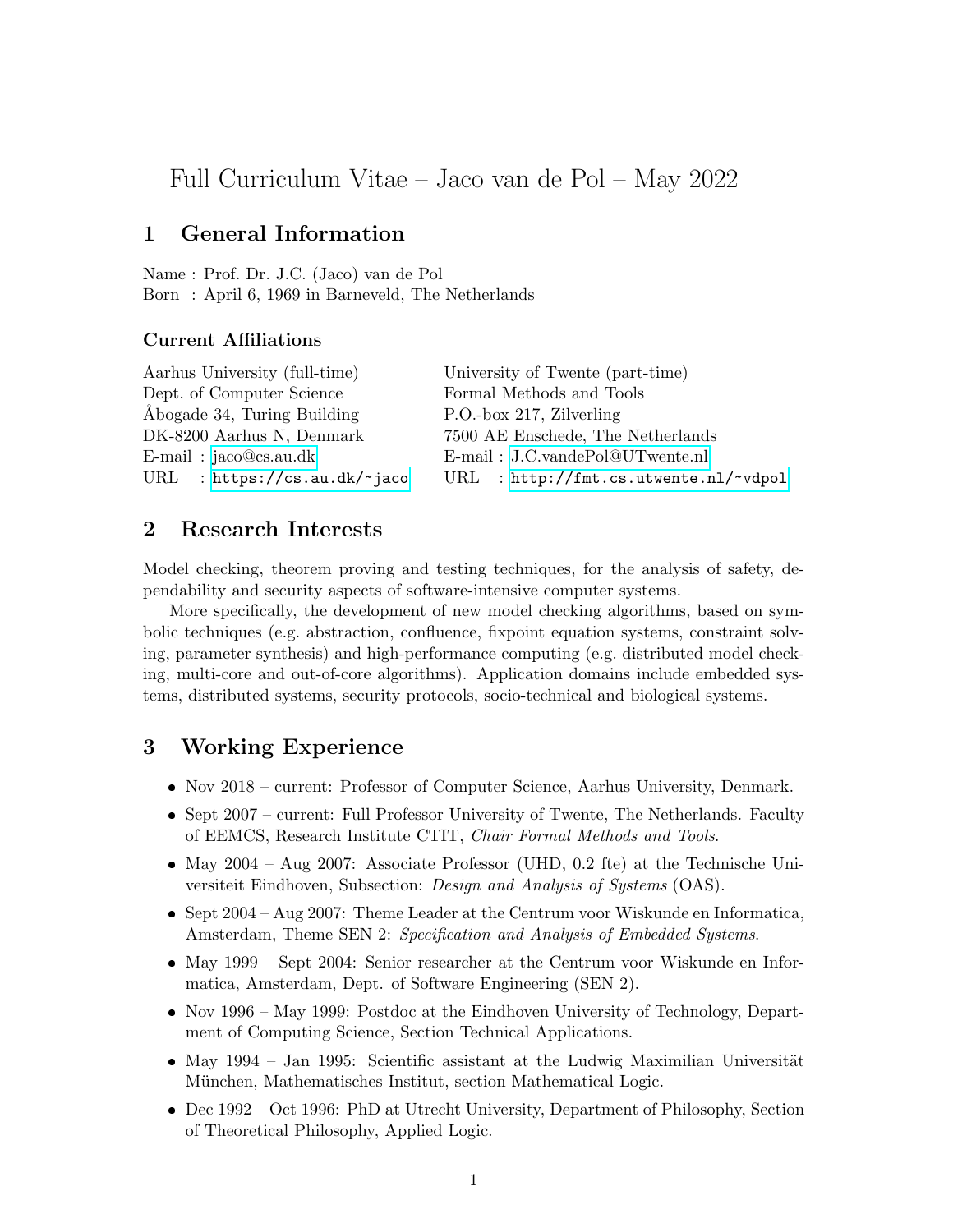## 4 Management

- Apr 2016 Jun 2017: Vice Dean Faculty of EEMCS
- Jan 2014 Jun 2017: Head of Department Computer Science, University of Twente
- Jan 2014 Jan 2015: Scientific Director CTIT (ad interim)

## 5 Education

- Master degree: December 1992 University : Utrecht University, Department of Computer Science Main subject : Theoretical Computer Science (Modularity in Term Rewriting) Predicate : Cum laude
- Doctoral degree: 11 December 1996 University : Utrecht University, Department of Philosophy Supervisor : Prof. Dr. J.A. Bergstra Title of thesis : Termination of Higher-order Rewrite Systems
- Leeuwendaal course: Management in Research Organisations 2005
- Eva Wiltingh: Management Course Academic Leadership 2008
- Krauthammer: Leadership Development Programme 2011
- BKO University Teaching Qualification UTQ 2013

## 6 Academic Duties and Honours

### 6.1 Prizes

- Best Paper Award with Simon Wimmer and Frédéric Herbreteau, FORMATS 2020
- Best Student Paper Award with Vincent Bloemen, BPM 2018 (Sydney, Australia)
- Best Paper Award with Wytse Oortwijn, Tom van Dijk at SPIN 2017 (CA, USA)
- MCC competition 2016: LTSmin wins gold medal in LTL category
- RERS challenge 2012, 1st prize with LTSmin tool (ISOLA, Crete)
- RERS challenge 2013, 1st prize with LTSmin tool (ASE'13, Silicon Valley, CA, USA)
- RERS challenge 2016, LTSmin overall winner Parallel Problems (ISOLA, Corfu)
- MSc student Djurre van der Wal: Dutch Internet Thesis Prize 2018
- MSc student Thomas Neele:  $2<sup>nd</sup>$  Dutch M&I Informatics Thesis Prize 2016
- MSc student Vincent Bloemen: U Twente thesis prize 2016
- MSc student Elwin Pater: ENIAC Thesis prize 2011
- MSc student Tom van Dijk:  $2<sup>nd</sup>$  Dutch M&I Informatics Thesis Prize 2012
- PhD Mark Timmer: cum laude, IPA dissertation '13 and Overijssel PhD award '13
- PhD student Alfons Laarman: graduated cum laude, NWO-VENI personal grant
- PhD Marcus Gerhold and Vincent Bloemen: 2<sup>nd</sup> and 3<sup>rd</sup> PhD-award VERSEN 2020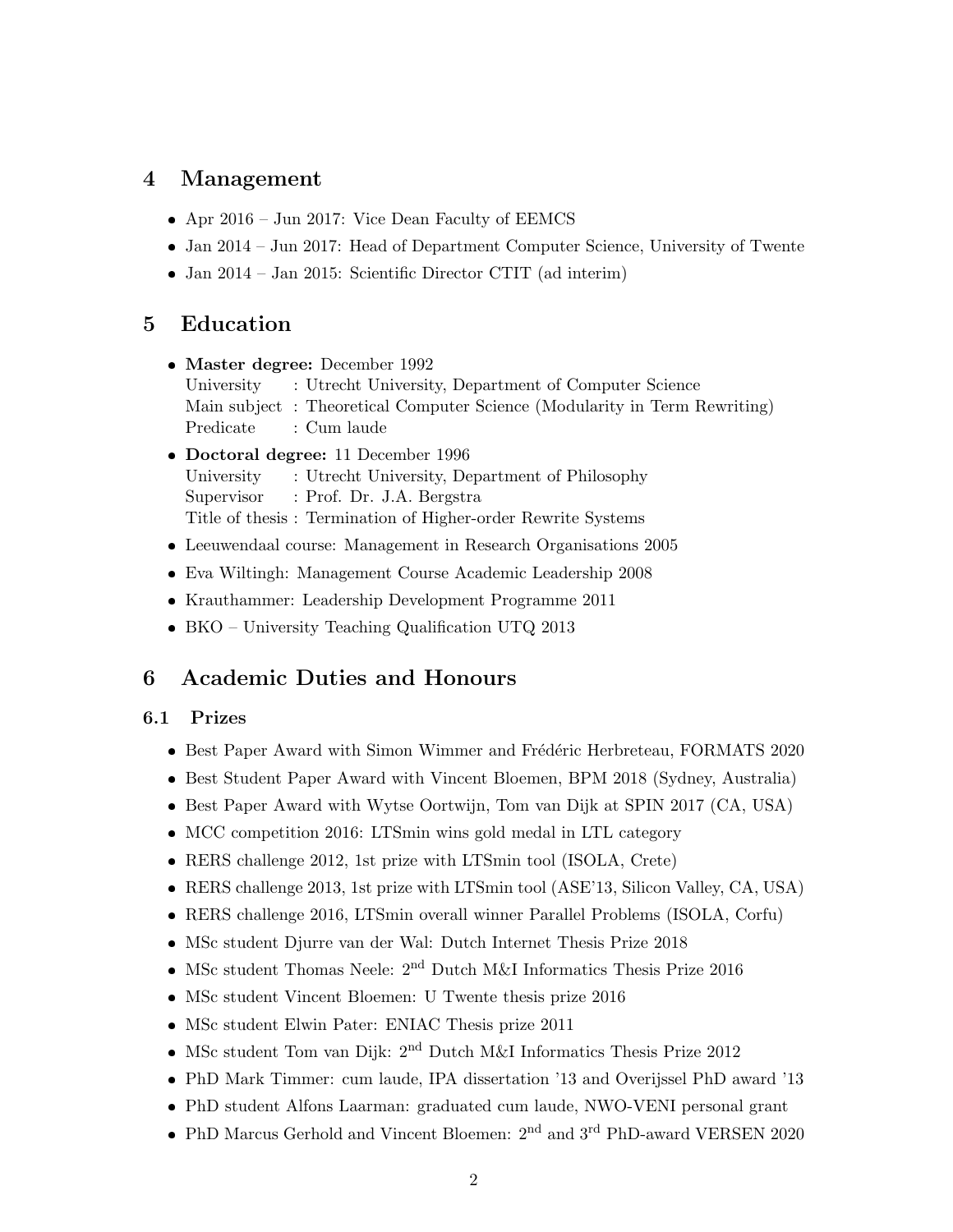### 6.2 International Activities

- Steering Committee member of SPIN Model Checking of Software (2017-)
- Editorial Board Member of Elseviers' Science of Computer Programming (2014-)
- Editorial Board Member of Springer's Software Tools for Technology Transfer (2017-)
- Invited Speaker at conferences, workshops, summerschools, panels:
	- Keynote: CONCUR+FMICS (Concurrency Theory), Amsterdam, 2019
	- Keynote: TTCS (Topics in Theoretical Computer Science), Tehran, Iran, 2017
	- Keynote: Petri Nets and ACSD, Zaragoza, Spain, 2017
	- Keynote: RP (Reachability Properties), Aalborg, Danmark, 2016
	- Keynote: NWPT (Nordic WS on Programming Theory), Tallinn, Estonia, 2013
	- Keynote: AVOCS (Automated Verification of Critical Systems), Germany, 2012
	- Keynote: HIBI (High-performance computing in Biology), Trento, Italy, 2009
	- Invited: DMCD (Dutch Model Checking Day), Utrecht, The Netherlands, 2018
	- Invited: MLQA (Modelling/Analysis of Quantitative Systems), Scotland, 2012
	- Invited: PDMC (Parallel and Distributed Model Checking), Utah, USA, 2011
	- Invited: Dagstuhl and Lorentz workshops (2001, 2007, 2008, 2010, 2013, 2014)
	- Panel Organiser: Competitions: Expectations, Progress, Impact (ISOLA, 2016)
	- Panel Member: Can formal methods help cleaning our software? (ISOLA, 2016)
	- Lecturer: VTSA summerschool, Luxembourg, 2014 (7 hours) On: Verification Technology, Systems and Applications
	- Lecturer: Types Summerschool, Giens, France, 1999.
	- Tutorial: "Problem solving with Model Checking Techniques" at ICAPS (Automated Planning and Scheduling), Freiburg, Germany, 2011.
	- Tutorial: "Concurrent Algorithms for Model Checking" at FSTTCS Colocated Workshop "Advances in Verification", Bits-Pilani, Goa, India, 2020.
- Chair (2019-) and Vice-chair (2003-2018) of the ERCIM working group FMICS (Formal methods for Industrial Critical Systems)
- Co-Organiser Lorentz Workshop "Advancing Verification Competitions as a Scientific Method", Feb. 2019
- Coordinator FP6 project EC-MOAN (2007-2010) (Modeling and Analysis of Emergent Cell Behaviour in Escherichia Coli)
- Project proposal review boards:
	- Academy of Finland, CS Panel (Member: '13, '14, Chair: '16, '17)
	- Peer Reviewer ERC Advanced Grant proposal (2017)
	- Reviewer Research Proposal for Swiss National Science Foundation (2013)
	- Evaluator of European ITEA-project 'Sophocles' (2002,2003).
- Selection committee best tool paper awards ETAPS (2022)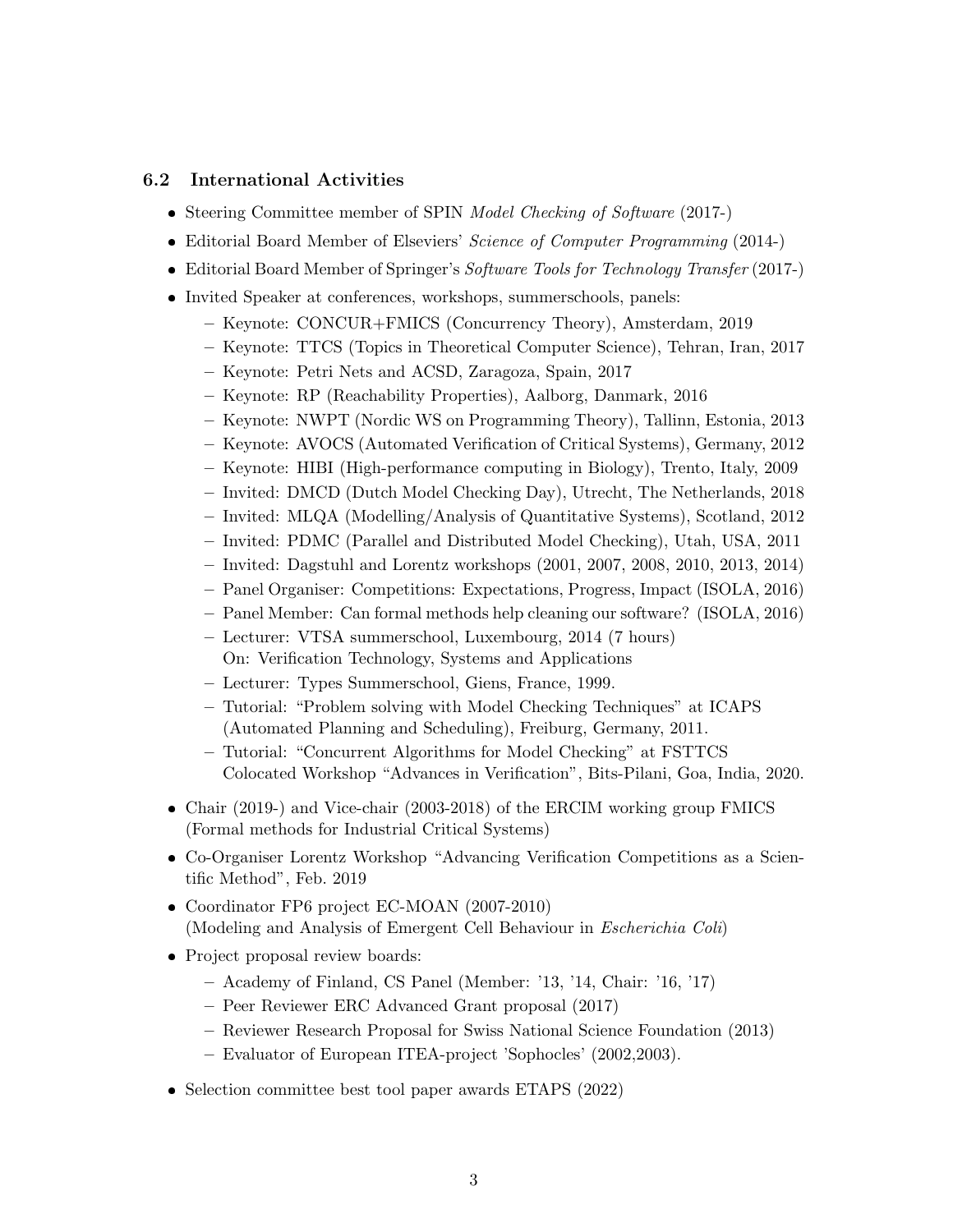- International PhD reviews/juries and habilitations: Chalmers U of Technology, Sweden (2008), Technical U of Lisboa, Portugal (2010), Masaryk U Brno, CR (2012, 2015), U Paris-Est, France (2012), U of Malaga, Spain (2013), Bar-Ilan University, Israel  $(2014)$ , U Paris VI, France  $(2014, 2016, 2017)$ , Saarbrücken U, Germany (2015), U of Aalto, Finland (2017), U of Luxembourg (2017, 2020), U of Aalborg (2018), U Paris 13, LIPN, France (2019, 2019), Budapest U of T&E (2020), Sokendai/NII Japan (2020).
- Research visits
	- Paris 13, LIPN, Invited Professor (9/2019, three weeks)
	- $-$  Paris 13, LIPN  $(9/2018,$  one week)
	- Paris UPMC, LIP6, Invited Professor (10/2017, one month)
	- University of Swansea, Railway Workshop (7/2017, one week)
	- Paris 13, LIPN, Invited Professor (6/2017, one month)
	- Paris 13, LIPN, Invited Professor (6/2016, one month)
	- Masaryk University, Brno, (12/2006, two weeks)
	- INRIA Grenoble, France (2005, one week)
	- AIST-Amagasaki, Japan, 03/2003 (two weeks)
	- $-$  LMU München, 1994/95 (9 months)
- Co-organizer SENVA workshops (CWI/INRIA) 06/'04, 06/'05, 11/'05, 04/'06, 06/'06
- Conference co-chair of International Conferences and Workshops
	- appFM 20201, 1st IW on Applicable Formal Methods, Beijing, China
	- SYNCOP 2019, IW on Synthesis of Complex Parameters
	- TACAS 2015, IC on Tools & Algs for the Construction and Analysis, tool chair
	- AVOCS 2014, IW on Automated Verification of Critical Systems, Twente
	- SPIN 2010, IW on Model Checking Software, Twente
	- PDMC 2009, Parallel and Distributed Methods in Verification, Eindhoven
	- PDMC 2006, IW on Parallel and Distributed Methods in Verification, Bonn
	- PDMC 2005, IW on Parallel and Distributed Methods in Verification, Lisboa
	- IFM 2005, IC on Integrated Formal Methods, Eindhoven
- PC-member of ∼89 International Conferences and Workshops:
	- CONCUR'21: Concurrency Theory
	- TACAS '04,'06,'14,'15,'17,'20,'21: Tools & Algs for Construction and Analysis
	- FM '09,'19,'21: Formal Methods
	- SPIN '10,'12,'14,'15,'18,'19,'21,'22: Model Checking of Software
	- ICFEM '14,'15,'16,'17,'18,'19,'20: Formal Engineering Methods
	- FORTE '19: Formal Techniques for Distributed Systems
	- FSCD '19: Formal Structures for Computation and Deduction
	- FMCAD '18: Formal Methods in Computer Aided Design
	- FMICS '07,'09,'10,'11,'13,'14,'15,'18,'19,'20,'21: Formal Methods in Industrial Critical Systems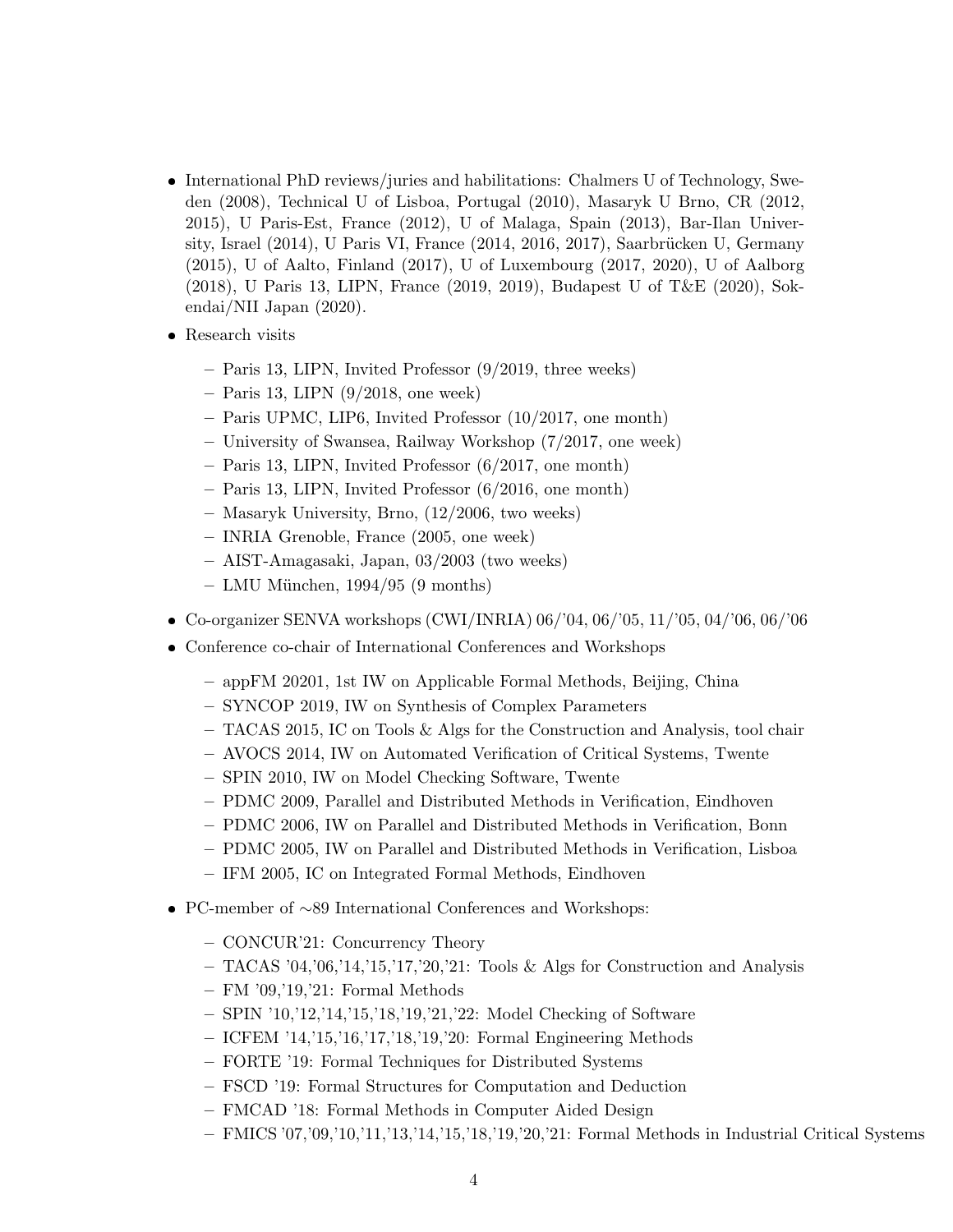- AVOCS '13,'14,'15: Automated Verification of Critical Systems
- FMICS/AVOCS '16,'17
- ACSD '17,'18,'19: Applications of Concurrency in System Design
- TMPA '17: Tools & Methods of Program Analysis
- LATA '15: Language and Automata Theory and Applications
- PECCS '13,'14: Pervasive, Embedded Computing and Communicating Systems
- FORTE/FMOODS '13: Formal Techniques for Distributed Systems
- SOFSEM '11: Current Trends in Theory and Practice of Computer Science
- IFM '05,'07,'22: Integrated Formal Methods
- AMAST '04,'06: Algebraic Methodology And Software Technology
- SETTA'19,'20,'21: Symp. on Dependable Software Engineering
- SBMF '19: Brazilian Symposium on Formal Methods
- Petri Nets'21,'22
- SynCoP '18: Synthesis of Complex Parameters
- RSSRail '17: Reliability, Safety and Security of Railway Systems
- MEMICS '12: Mathematical and Engineering Methods in Computer Science
- GRAPHITE '12: Graph Inspection and Traversal Engineering
- TTSS '11: Harnessing Theories for Tool Support in Software
- FOCLASA '10,'11: Coordination Languages and Software Architectures
- HIBI '09,'10: High-perfomance Computational Systems Biology
- COMPMOD '09: Computational Models of Cell Processes
- PDMC '05,'06,'07,'08,'09,'10,'11: Parallel Distributed Methods in Verification
- WRS '04,'06,'07,'11: Reduction Strategies in Rewriting and Programming
- EXPRESS '04: Expressiveness in Concurrency
- FM Doctoral Symposium '16,'19
- Guest editor for special issues in international journals: STTT (2004, 2005), ENTCS (2006, 2007), EPTCS (2009), SCP (2016)
- Reviewer for international journals: Comm. of the ACM, Computers and Security, Computational and Applied Mathematics, Concurrency and Computation (practice and experience), Engineering Applications of Artificial Intelligence, Formal Aspects of Computing, Foundations of Computer Science, Fundamenta Informaticae, IEEE Access, J. of Parallel and Distributed Computing, J. of Systems and Software, J. of Systems Architecture, Logical Methods in Computer Science, Natural Computing, Parallel Computing, Science of Computer Programming, Software Tools and Technology Transfer, Theoretical Computer Science, Trans. on Parallel and Distributed Systems, Trans. on Software Engineering, IEEE/ACM Trans. on Computational Biology and Bioinformatics, IEEE Trans. on Reliability.

## 6.3 National Activities

- Chairman Advisory Board "Blockchain Research" (ICT topteam/NWO) (2018)
- Chairman NVTI (Nederlandse Vereniging voor Theoretische Informatica) ('09-'13)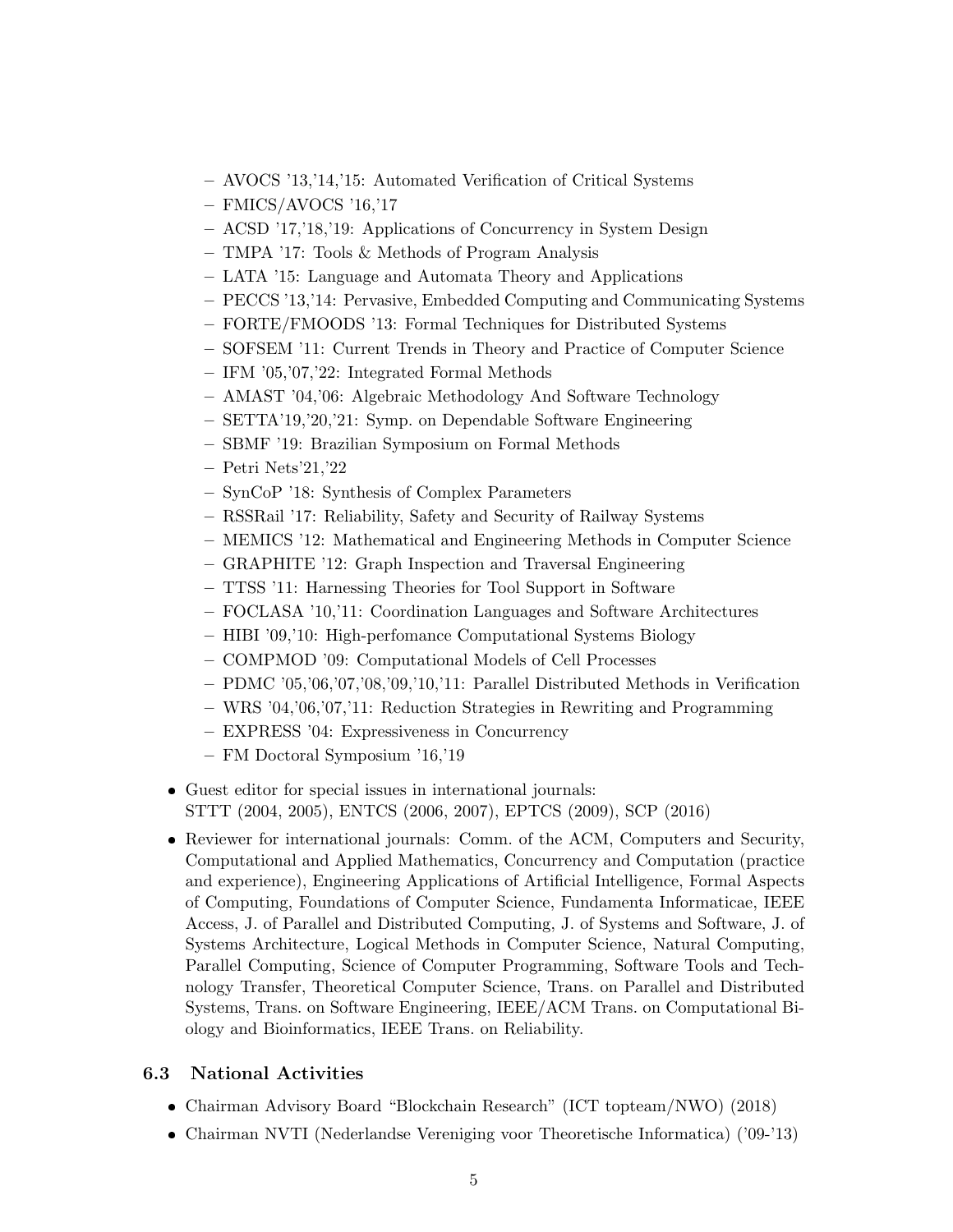- Secretary NVTI (Nederlandse Vereniging voor Theoretische Informatica) ('05-'09)
- Advisory Board The Hague Security Delta ('14-'17)
- Board member IPN, ICT Platform Netherlands, ('16-'18)
- Board Member IPA (Instituut voor Programmatuurkunde en Algoritmen) ('07-'14)
- PC member VSNU Student Research Conference (SRC'11,'12,'13,'14,'15,'16)
- Member NWO VENI EW Selection Committee (Member: '12, Chair: '14, '15)
- Member NWO TOP-proposals Selection Committee (2018)
- (Co-)organized national events:
	- BSR Winterschool, Big Software on the Run, Ede, 10/2016.
	- CTIT Symposium, Dependable ICT who cares?, Twente, 06/2010.
	- DMCD'09,'14,'16, Dutch Model Checking Day, Twente, 04/2009, 05/2014, 07/2016.
- Co-promotor PhD students:
	- Simona Orzan (VU, 25/11/2004)
	- Miguel Valero (VU, 5/12/2005)
	- Bahareh Badban (VU, 7/9/2006)
- Promotor PhD students:
	- $-$  Anton Wijs (VU,  $2/10/2007$ )
	- Mohammed Dashti (VU, 27/2/2008)
	- Jens Calamé (UT,  $4/9/2008$ )
	- Taolue Chen (VU, 21/09/2009)
	- Wouter Kuijper (UT, 07/12/2012)
	- Mark Timmer (UT, 13/09/2013) (cum laude)
	- Tri Minh Ngo (UT, 17/04/2014)
	- Alfons Laarman (UT, 9/05/2014) (cum laude)
	- $-$  Axel Belinfante (UT,  $18/09/2014$ )
	- Maciej Gazda (TU/e,  $15/03/2016$ ) (2<sup>nd</sup> promotor)
	- Tom van Dijk (UT, 13/07/2016)
	- Waheed Ahmad (UT, 13/04/2017)
	- Oguzcan Oguz (UT, 16/02/2018)
	- Marcus Gerhold (UT, 12/12/2018)
	- Vincent Bloemen (UT, 10/07/2019)
	- Jeroen Meijer (UT, 20/09/2019)
	- 4 PhD students are still ongoing
- Reading Committee and/or Opposition in 60 PhD/Habilitation defenses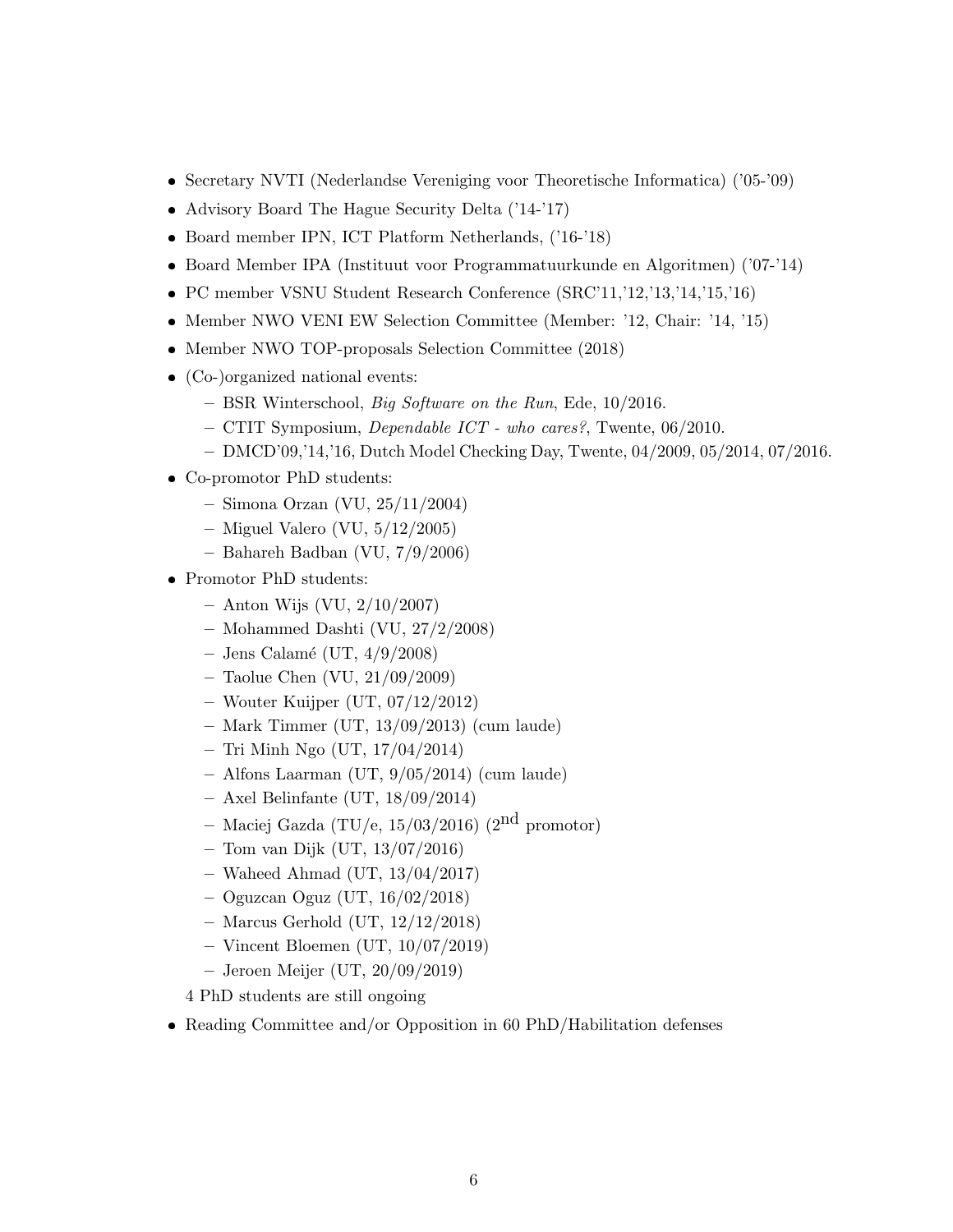## 7 Managerial Activities

## 7.1 Aarhus University

- 2021-now : Member of the Academic Council at Natural Sciences
- 2020-now : Chair DIGIT WP8 "Automated Verification and Synthesis"
- 2019-now : Member of the Education Board at Computer Science

### 7.2 University of Twente

- Vice Dean Faculty EEMCS (apr 2016-jun 2017)
- Head of Department Computer Science (jan 2014-jun 2017)
- Scientific Director ad interim CTIT (jan 2014-jan 2015)
- Board member Faculty Club UT (2013-2017)
- Programme Leader Twente Graduate School on *Dependable and Secure Computing*
- Coordinator 3TU.CeDICT-Twente (Centre on Dependable ICT Systems)
- Chair of FMT group (Formal Methods and Tools) (2007-2018)

## 8 Teaching

### 8.1 Guest Lectures

- 1990–1992: Student assistant (Utrecht University/CS)
- 1995,1996: Lectures + Exercise classes Logic Programming (UU/CKI,  $1^{st}$  year)
- 1997: Exercise classes Language and Proof  $(TU/e, 1<sup>st</sup>$  year)
- 1998: PVS course (TU/e, OOTI, post-master students)
- 1998: Exercises classes Models of Computation (TU/e,  $3^{\text{rd}}$  year)
- 2005-2007: Supervision of 4 internships and students at UU, TU/e, VU and CWI.
- 2005, 2006, 2007: Lecturer "Algorithms for Model Checking" 2IW50 (MSc TU/e)
- 2016: 3 Guest Lectures Radboud University: High-performance Model Checking

### 8.2 Teaching at University of Twente

- 2007-2018: Supervision of 23 MSc thesis, 10 BSc thesis projects
- Basismodellen (BSc INF+Math: '08, '09, '10, '11, '12, '13)
- Concurrent and Distributed Programming (BSc INF: '11, '12, '13)
- Verification Engineering (BSc INF, project course: '10, '11, '12, '13, '14)
- Bachelor Referaat (BSc INF: '13, '14,'15,'16,'17)
- $\bullet$  Modelling and Analysis of Computer Systems 1 (MSc: '08,'09,'10,'11,'12,'14,'15,'16,'17)
- $\bullet$  Modelling and Analysis of Computer Systems 2 (MSc: '09,'10,'11,'12,'13,'14,'15,'16,'17)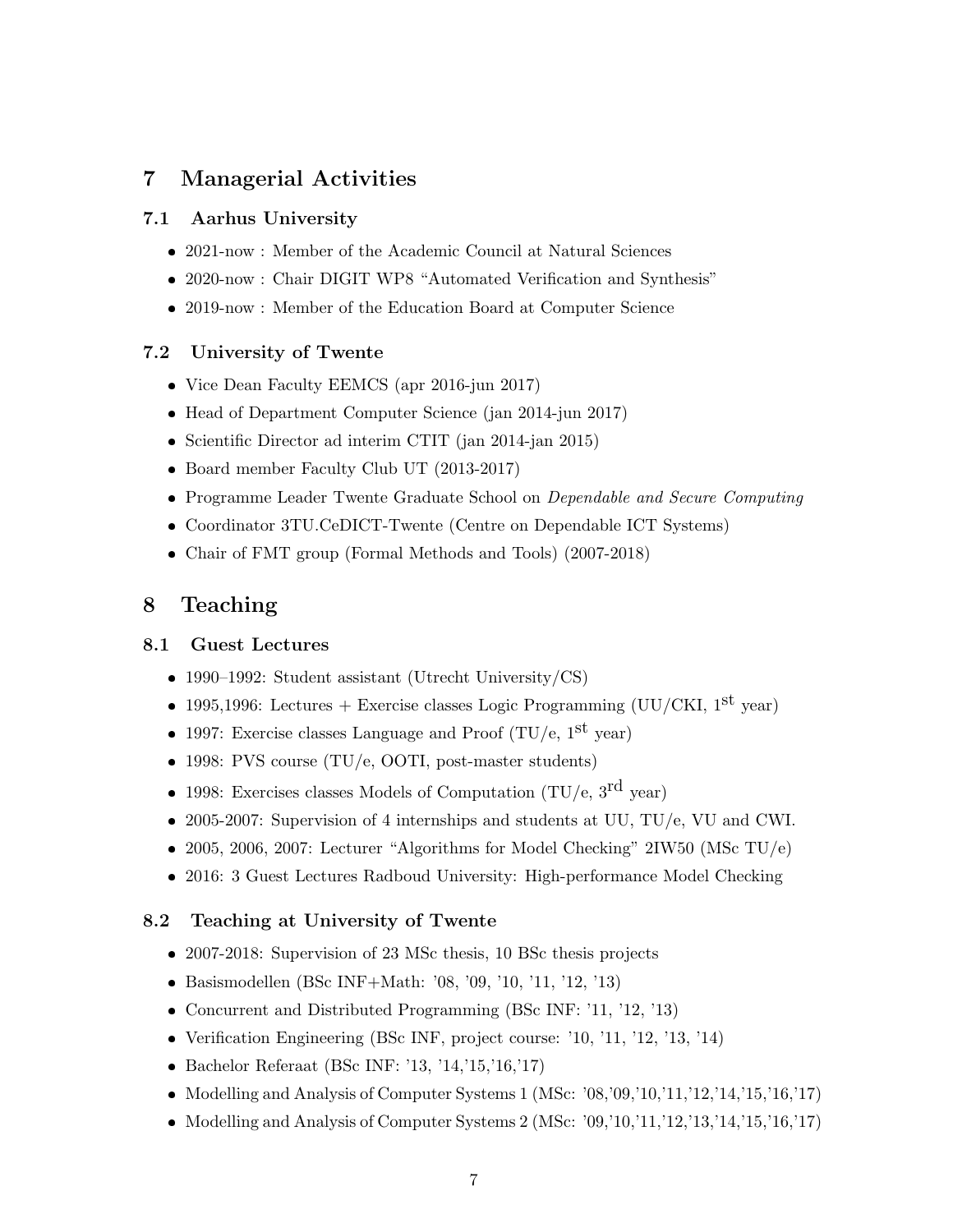- Honours Bachelor: Individual Project (UT-wide Honours Programme BSc, '12, '13)
- Languages & Machines (BSc INF+Math, Discrete Structures & Algorithms) ('15,'16,'17,'18)
- Logic Programming (BSc, Programming Paradigms) ('16,'17,'18)
- Security Verification (MSc seminar, '16,'17,'18)
- Software Security (MSc course, 75 students, '16,'17,'18)
- Software Science (MSc seminar, '18)

### 8.3 Teaching at Aarhus University

- 2019-2021: 8 BSc thesis students
- from 2019: Computability & Logic, 1st/2nd-year BSc (10EC course)
- from 2022: Algorithmic Model Checking, MSc (10EC course)
- from 2022: Member of the Danish Censor List in CS (censorkorpset i datalogi)

## 9 Research Projects

## 9.1 Project Leader/(co-)Applicant/Coordinator/Supervisor

- DIREC Bridge project "Secure Internet of Things", Nov 2021 (joint with AU, AAU, CBS, DTU and eight industrial partners)
- Amazon Research Award 60,000 USD, July 2021 (Type Inference with Boolean Unification, with Magnus Madsen)
- H2020 MSCA Individual Fellowship for PD Simon Wimmer at Aarhus, 2021 (Certywhere: Safe Real-Time Systems: Certification Everywhere)
- PAMPAS, NUFFIC Van Gogh Programme, 2018-2019 (Parallel Algorithms for Model-checking and Parameter Synthesis; Paris-Twente)
- 3TU.BSR, coordinator Twente site, 2PhD + 1 PD On: Big Software on the Run (monitoring, testing, conformance checking)
- $\bullet$  STW project SUMBAT, co-applicant, 1PhD  $+$  0.5 programmer (2015-2019) On: Super-Sizing Model-Based Testing
- FP7 IP TresPass: WP leader, 2015-2016, 1 PhD On: Risk Estimation of Socio-Technical Security
- FP7 STREP: SENSATION, WP leader, Co-applicant. 11/2012-11/2015, 1 PhD On: Self Energy-Supporting Autonomous Computing.
- NWO-EW project MaDriD. Applicant. 05/2012-05/2016, 1 PhD On: Multicore Decision Diagrams.
- NWO-EW project VOCHS. Co-applicant. 09/2010-09/2014, 1 PhD On: Verification of complex hierarchical systems
- NWO-EW project Syrup. Co-applicant. 03/2009-03/2013, 1 PhD On: Symbolic Reduction of Probabilistic Models.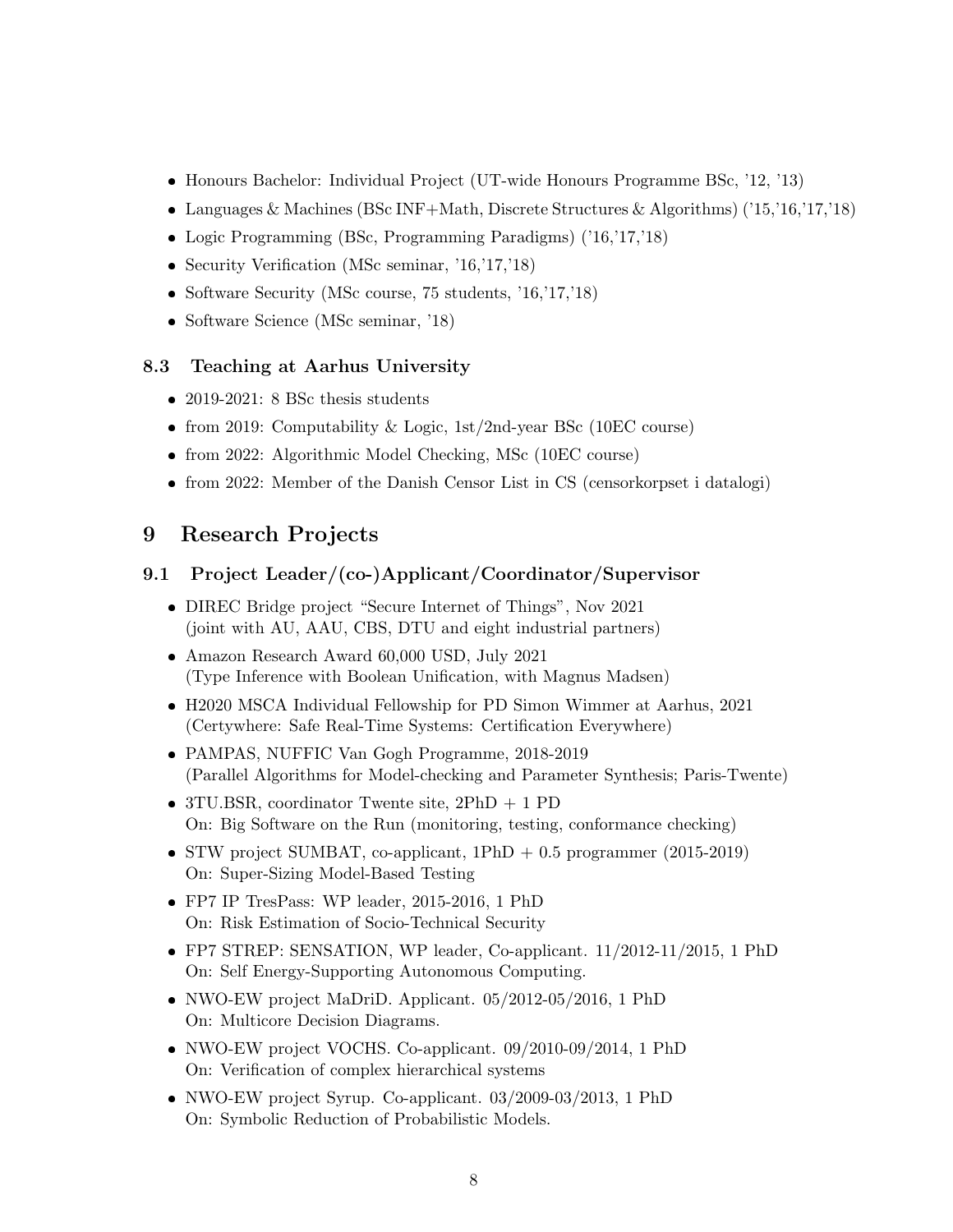- EU FP7-TRANSPORT: INESS. Co-applicant. 10/2008-10/2011, 1 Postdoc On: Integrated European Railway Signalling System.
- EU FP6-NEST-PATH: EC-MOAN. Project Coordinator, 2/2007-2/2010, 1 Postdoc On: "Scalable Modeling and Analysis Techniques to Study Emergent Cell-behaviour, Understanding the E. Coli stress response".
- NWO-EW project VEMPS. Co-applicant. 09/2006-08/2010, 1 PhD On: Multi-party security protocol analysis with Process Theory and Epistemic Logic.
- NWO-Focus project VeriGEM. Co-applicant. 11/2005-11/2008, 1 Postdoc On: Verification Grid for Enhanced Model Checking.
- NWO-EW project MoveBP. Co-applicant. 01/2004-01/2008, 1 PhD On: Modeling and Verification of Business Processes
- NWO-EW project IT-VDS. Applicant, project leader, 10/2001–10/2005, 1 PhD On: Integrating Techniques for the Verification of Distributed Systems
- STW/Progress project. Applicant, project leader, 03/2000–03/2005, 2 PhD On: Formal methods for Shared Dataspace Architectures.

## 9.2 Active Project Member

- ROCKS: NWO-DFG network, 2009–2013 On: RigorOus dependability analysis using model ChecKing for Stochastic systems
- Quasimodo: FP7 project on Quantitative Modeling and Analysis (U Aalborg, Aachen, Brussel, CNRS, Saarbr¨ucken, ESI; Chess IT, Therma, Hydac)
- SENVA: International Joint Research Team on Safety-Critical Systems Partners: CWI (SEN2), INRIA (Vasy).
- BSIK-BRICKS: Basic Research in Informatics for Creating the Knowledge Society. On: Parallel and Distributed Computing, Algorithms and Formal Methods. Partners: CWI, NWO, TU-Delft, TU/e, U Twente, U Utrecht.
- European ITEA-project TT-medal; ITEA best-achievement Award-winner 1995. Site leader, staff member, 01/2004–01/2005. On: automatic TTCN-3 test generation from UML 2.0 models.
- NWO-EW project ACCOUNT. Staff member, 01/2004-01/2008. On: accountability in electronic commerce protocols. Partners: CWI, UT, VU.
- NWO-EW project TIPSy. Staff member, 07/2003-07/2007. On: tools for performance analysis and system verification. Partners: TU/e (Departments of CS and ME), ASML, CWI.
- KTV-project (Min. of Defense). staff member, 02/2002–04/2002. On: formal methods for a data-acquisition unit in a LYNX helicopter. Partners: Dutch Royal Navy (funding), NLR, CWI.
- Systems Validation Center (SVC). Project member, 09/1999–12/2002. On: model checking and theorem proving for Telecom systems. Partners: Telematica Institute, UT, CMG, IBM, KPN, Lucent, CWI.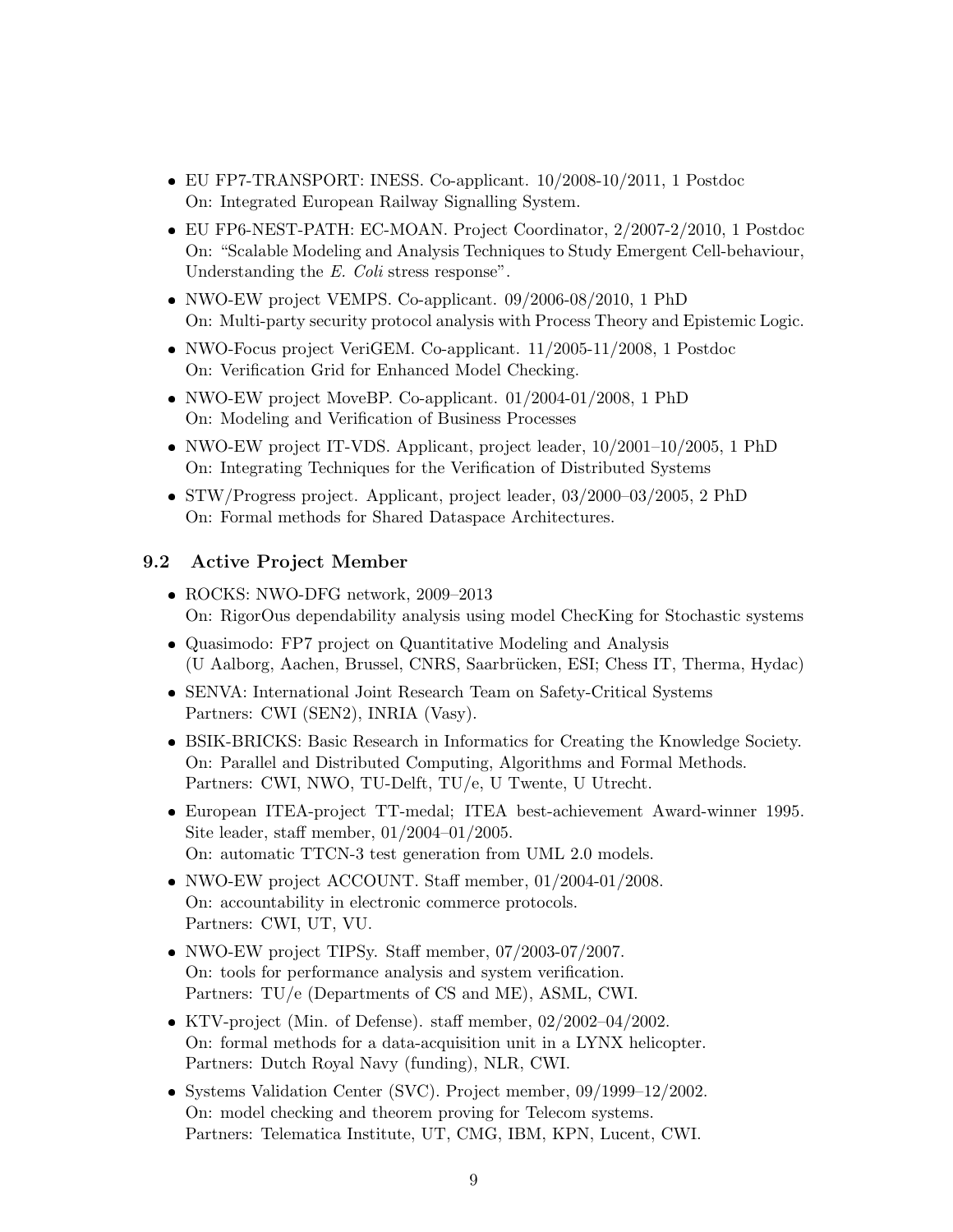- Philips Natlab internal project. Project member, 05/2000–12/2000. On: automated test generation for MPEG-audio decoders. Partners: Philips Natlab, CWI.
- Senter-project ORKEST. Postdoc, 11/1996–05/1999. On: formal requirements specification of command and control systems. Partners: Hollandse Signaalapparaten bv (coordinator), TU/e, RUG, UvA, CWI.
- EU Science Twinning Contract. Scientific assistant, 05/1994–01/1995. On: (termination) proofs and computation. Partners: LMU Munich, Leeds University, Oslo University.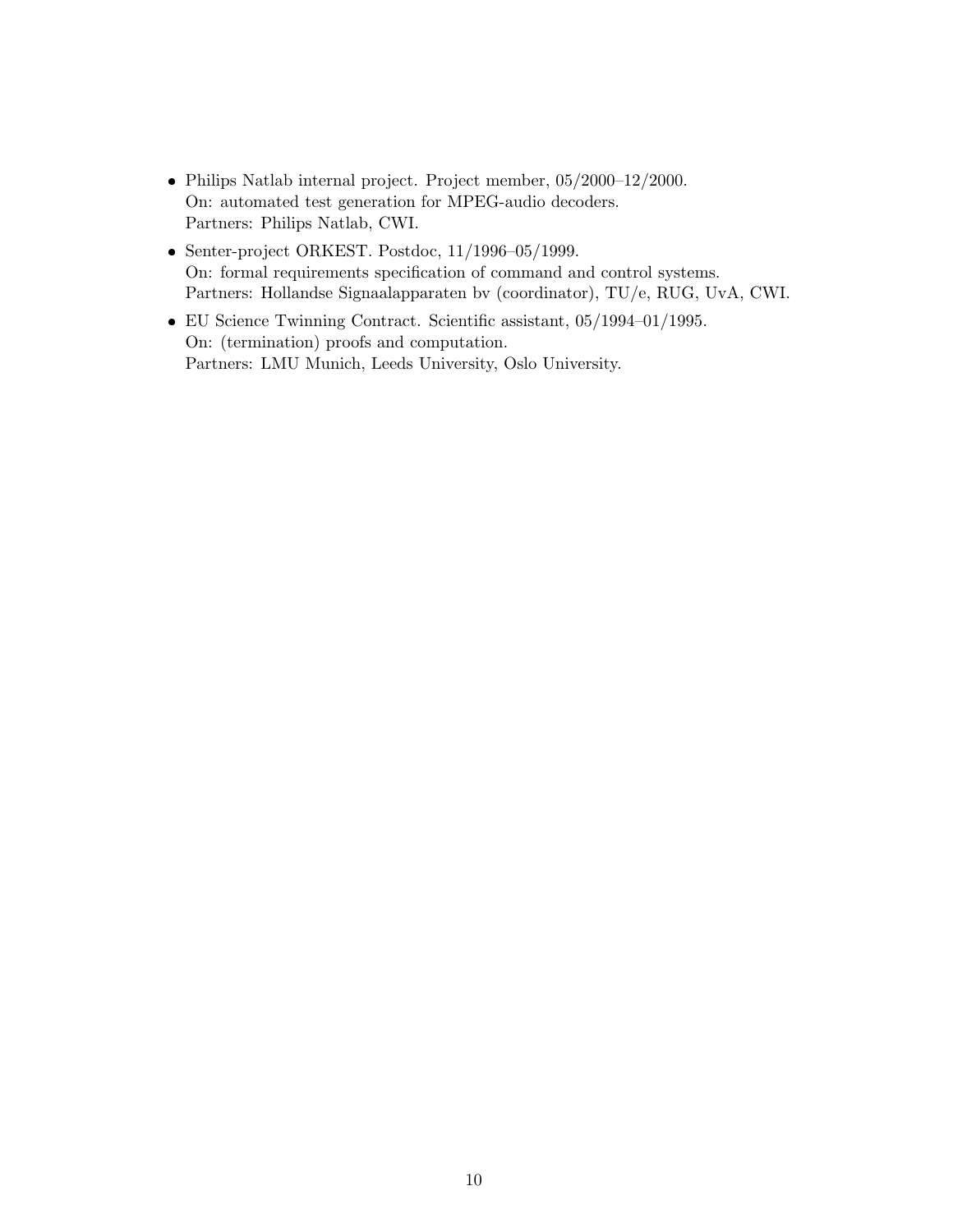## 10 List of Publications

According to Google Scholar: h-index 34, 3870 citations (22 Sep 2021).

#### 10.1 Theses

- 1. J.C. van de Pol, Modularity in many-sorted term rewriting systems. Master's thesis, Utrecht (Informatica), 1992, 37 pages.
- 2. J.C. van de Pol, Termination of higher-order rewrite systems. PhD thesis, Utrecht (Philosophy), 1996, 160 pages.

#### 10.2 Chapters in Books and Festschrifts

- 1. R. Langerak, J.C. van de Pol, Janine N. Post and Stefano Schivo, Improving the Timed Automata Approach to Biological Pathway Dynamics. In: Models, Algorithms, Logics and Tools (KimFest 2017), Festschrift Kim Larsen, LNCS 10460, Springer, pp:96-111, 2017.
- 2. J. Barnat, V. Bloemen, A. Duret-Lutz, A. Laarman, L. Petrucci, J.C. van de Pol, E. Renault, Parallel Model Checking Algorithms for Linear-Time Temporal Logic. In: Y. Hamadi, and L. Sais (Eds.), *Handbook of Parallel Constraint Reasoning*, Springer, pp:457-507, 2018.
- 3. Tom van Dijk, Jaco van de Pol, Multi-core Decision Diagrams. In: Y. Hamadi, and L. Sais (Eds.), Handbook of Parallel Constraint Reasoning, Springer, pp:509-545, 2018.
- 4. Fabrice Kordon, Michael Leuschel, Jaco van de Pol, and Yann Thierry-Mieg, Software Architecture of Modern Model Checkers. In: B. Steffen and G. Woeginger (Eds.), Computing and Software Science, State of the Art and Perspective, LNCS 10,000, 2019.
- 5. Jaco van de Pol and Jeroen Meijer, Synchronous or Alternating? LTL Blackbox Checking of Mealy Machines by Combining the LearnLib and LTSmin. In: Models, Mindsets, Meta: The What, the How, and the Why Not? Festschrift Bernhard Steffen, LNCS 11200, Springer, pp. 1-14, 2019.
- 6. Hubert Garavel, Maurice ter Beek, Jaco van de Pol, The 2020 Expert Survey on Formal Methods. FMICS 2020, LNCS 12327, Springer, pp:3–69, 2020.

#### 10.3 Edited volumes

- 1. J.C. van de Pol, editor, Special Issue for the FMICS'02,'03 workshops. Software Tools for Technology Transfer 5(2-3): 105–106, 2004.
- 2. T. Arts and J.C. van de Pol, editors, Special Issue for the FMICS'04 workshop. Software Tools for Technology Transfer, 7(3):195–196, 2005.
- 3. J.M.T. Romijn, G. Smith, and J.C. van de Pol, editors. Integrated Formal Methods, 5th Int. Conf., IFM 2005, Eindhoven, Proceedings, LNCS 3771, Springer, 2005.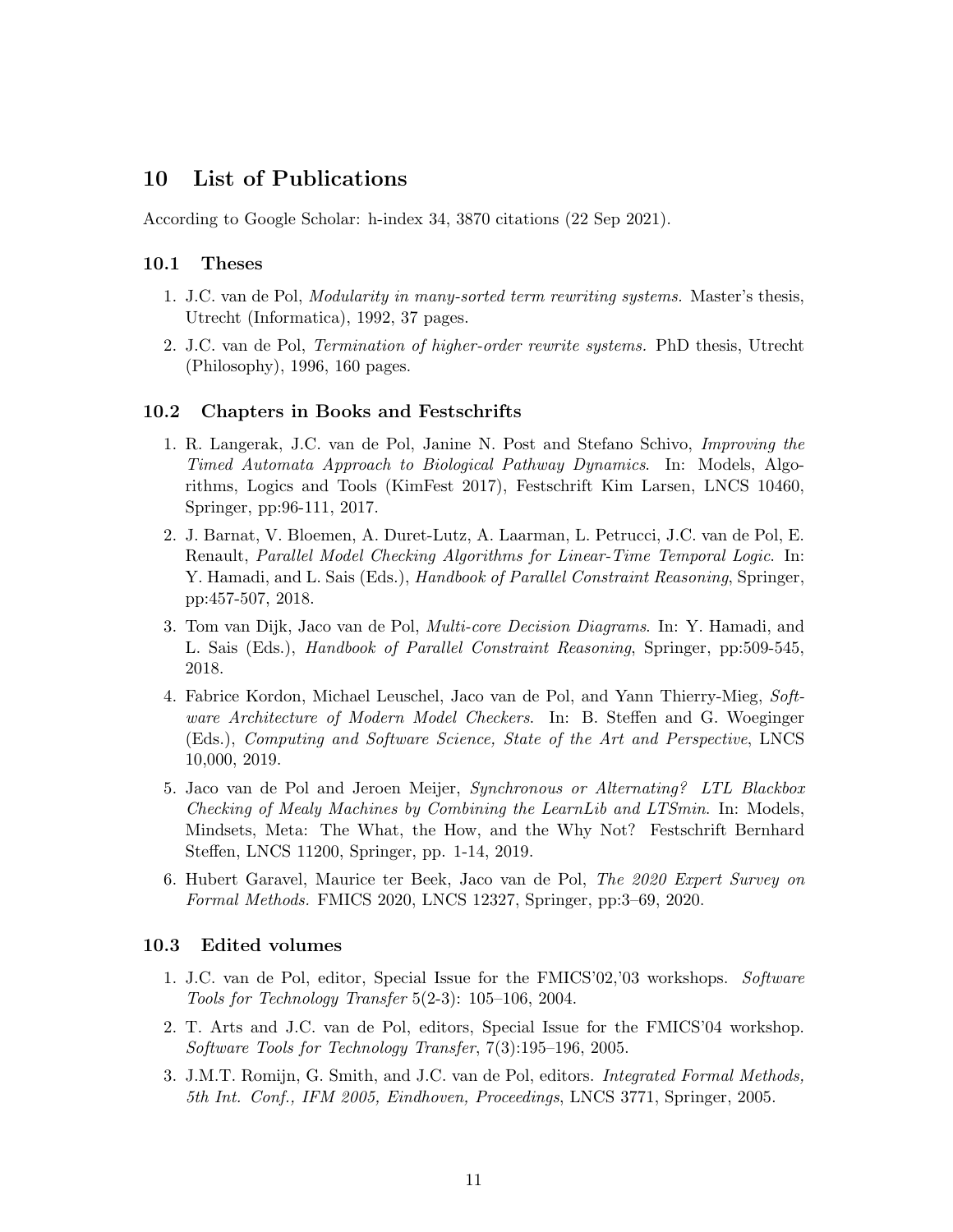- 4. M. Leucker, J.C. van de Pol, editors, Proceedings of PDMC'05, Electronic Notes in Theoretical Computer Science 135(2):1-2, 2006
- 5. J.M.T. Romijn, G. Smith, and J.C. van de Pol, editors, Special Issue IFM Doctoral Symposium 2005, Electronic Notes in Theoretical Computer Science 191:1-2, 2007
- 6. L. Brim, B. Haverkort, M. Leucker, J.C. van de Pol, editors, Formal Methods: Applications and Technology, Proc. of FMICS+PDMC'06, 2007, LNCS volume 4346.
- 7. L. Brim, J.C. van de Pol, editors, Proceedings of PDMC 2009, Electronic Proceedings in Theoretical Computer Science 14, 2009.
- 8. J.C. van de Pol, and M. Weber, editors, Proceedings of SPIN Workshop on Model Checking Software, Twente, 2010, LNCS volume 6349.
- 9. M. Huisman, J.C. van de Pol, editors, Proc. of AVOCS workshop on Automated Verification of Critical Systems, Twente, 2014, Elec. Comm. of the EASST, Vol. 70.
- 10. M. Huisman, J.C. van de Pol, guest editors, Special issue in SCP, Science of Computer Programming, on selected AVOCS'14 papers. SCP 128:1, 2016.
- 11. Mario Gleirscher, Jaco van de Pol and Jim Woodcock, editors, Proceedings First Workshop on Applicable Formal Methods. EPTCS 349, 23 November 2021.

#### 10.4 International refereed journals

- 1. J.C. van de Pol, Operational semantics of rewriting with priorities. Theoretical Computer Science, 200(1-2):289–312, 1998.
- 2. H. Zantema and J.C. van de Pol, A rewriting approach to binary decision diagrams. Journal of Logic and Algebraic Programming, 49:61–86, 2001.
- 3. J.J.M. Hooman and J.C. van de Pol. Semantic models of a timed distributed dataspace architecture. Theoretical Computer Science, 331(2-3):291–323, 2005.
- 4. W. Fokkink, J.C. van de Pol, and S. Vijay. Which two-sorted algebras of booleans and naturals have a finite basis? Algebra Universalis, 52(4):469–485, 2005.
- 5. B. Badban, W. Fokkink, J.F. Groote, J. Pang, and J.C. van de Pol. Verification of a sliding window protocol in  $\mu$ CRL and PVS. Formal Aspects of Computing, 17(3):342–388, 2005.
- 6. B. Badban and J.C. van de Pol. Zero, successor and equality in BDDs. Annals of Pure and Applied Logic, 133(1-3):101–123, 2005.
- 7. S.M. Orzan and J.C. van de Pol, Distribution of a simple shared dataspace architecture. Fundamenta Informaticae, 73(4):535–559, 2006.
- 8. W. Fokkink, J. Pang and J.C. van de Pol, Cones and Foci: A Mechanical Framework for Protocol Verification. Formal Methods in System Design, 29:1–31, 2006.
- 9. M. Valero Espada, J.C. van de Pol, An abstract interpretation toolkit for  $\mu$ CRL, Formal Methods in System Design, 30(3):249–273, 2007
- 10. B. Badban, J.C. van de Pol, O. Tveretina and H. Zantema, Generalizing DPLL and Satisfiability for Equalities, Information and Computation 205(8):1188-1211, 2007.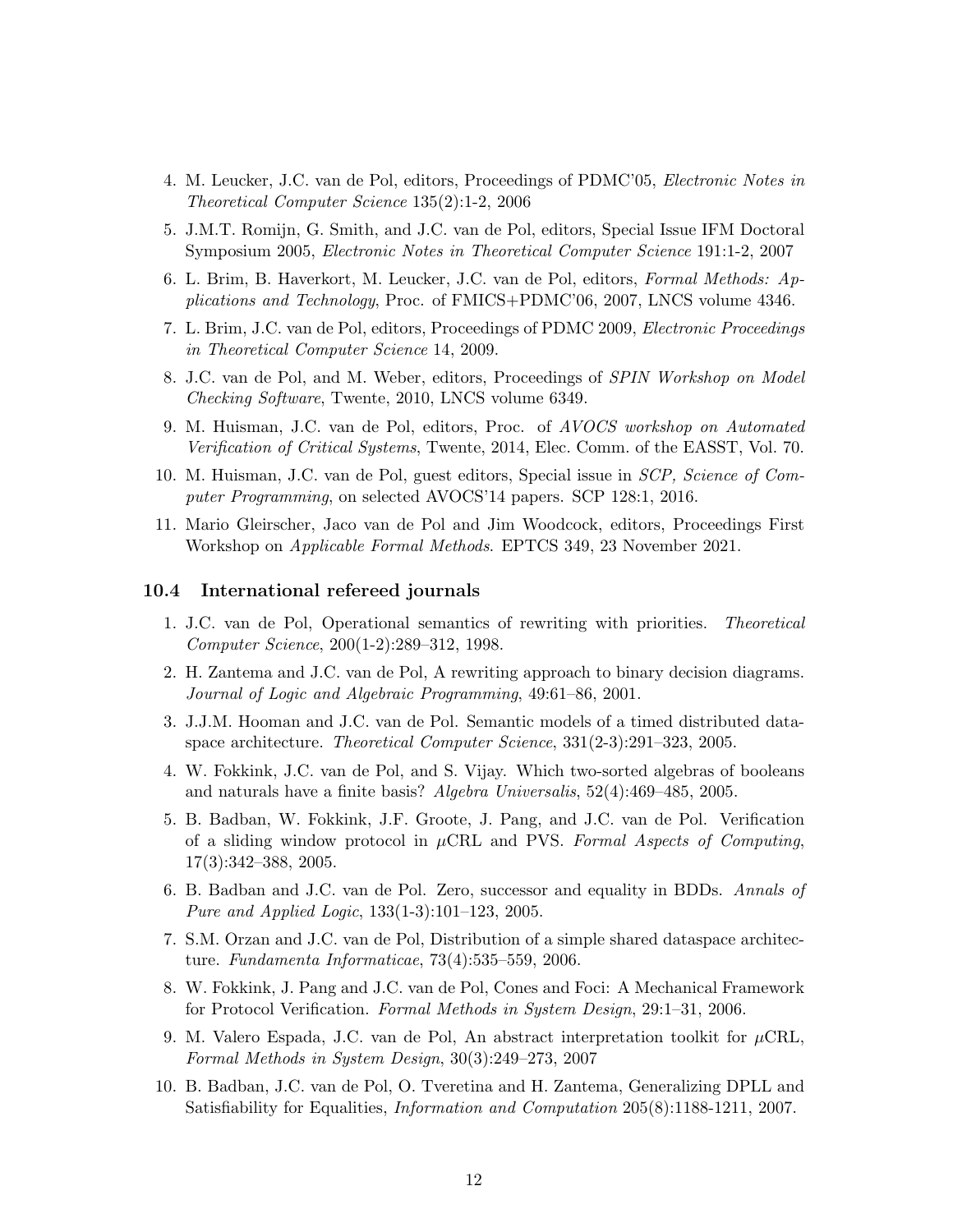- 11. S.C.C. Blom, Thomas Deiß, N. Ioustinova, A. Kontio, J.C. van de Pol, A. Rennoch, and N. Sidorova, Simulated Time for Host-Based Testing with TTCN-3. In: Software Testing, Verification and Reliability 18(1):29–49, March 2008.
- 12. P. Crouzen, J.C. van de Pol and A. Rensink, Applying Formal Methods to Gossiping Networks with mCRL and Groove. In: ACM SIGMETRICS performance evaluation review 36(3):7-16, 2008
- 13. J. Barnat, J. Chaloupka, and J.C. van de Pol, Distributed Algorithms for SCC Decomposition. In: *Journal of Logic and Computation*, 21(1):23-44, 2011.
- 14. S.C.C. Blom, B. Lisser, J.C. van de Pol and M. Weber, A Database Approach to Distributed State-Space Generation. In: Journal of Logic and Computation, 21(1):45-62, 2011.
- 15. A.J. Wijs, J.C. van de Pol and E.M. Bortnik Solving scheduling problems by untimed model checking. The clinical chemical analyser case study. In: *Journal on Software* Tools for Technology Transfer 11 (5). pp. 375-392, 2009.
- 16. H.H. Hansen, J. Ketema, S.P. Luttik, M.R. Mousavi and J.C. van de Pol, Towards Model Checking Executable UML Specifications in mCRL2. In: Innovations in Systems and Software Engineering 6(1-2):83-90, 2010.
- 17. L. Aceto, T. Chen, A. Ingolfsdottir, S.P. Luttik and J.C. van de Pol, On the Axiomatizability of Priority II. In: Theoretical Computer Science 412(28):3122-3128, 2011.
- 18. J.A. Bergstra and J.C. van de Pol, A Calculus for Four-Valued Sequential Logic. In: Theoretical Computer Science 412(28):3035-3044, 2011.
- 19. J.P. Katoen, J.C. van de Pol, M.I.A. Stoelinga and M. Timmer, A linear processalgebraic format with data for probabilistic automata. In: Theoretical Computer Science, 413(1):36-57, 2012.
- 20. J. Scholma, S. Schivo, R.A. Urquidi Camacho, J.C. van de Pol, H.B.J. Karperien and J.N. Post, Biological networks 101: Computational modeling for molecular biologists. In: Gene, 533(1):379-384, 2014
- 21. S. Schivo, J. Scholma, B. Wanders, R.A. Urquidi Camacho, P.E. van der Vet, H.B.J. Karperien, R. Langerak, J.C. van de Pol and J.N. Post. Modelling biological pathway dynamics with Timed Automata. In: IEEE Journal of Biomedical and Health Informatics (online pre-publication), 2014.
- 22. J.C. van de Pol, T.C. Ruys, S. te Brinke, Thoughtful Brute-force Attack of the RERS 2012 and 2013 Challenges. In: Int. J. on Software Tools for Technology Transfer, STTT 16(5):481-491, 2014
- 23. S. Schivo, J. Scholma, P.E. van der Vet, M. Karperien, J.N. Post, J.C. van de Pol, R. Langerak, Modelling with ANIMO: between Fuzzy Logic and Differential Equations In: BMC Systems Biology, 10:56, 2016.
- 24. A.W. Laarman, E. Pater, J.C. van de Pol, H. Hansen, Guard-based Partial-Order Reduction. In Software Tools for Technology Transfer, STTT 18(4):427-448, 2016.
- 25. T. van Dijk, J.C. van de Pol, Sylvan: Multi-core Framework for Decision Diagrams, In: Software Tools for Technology Transfer, STTT 19:675-696, 2016.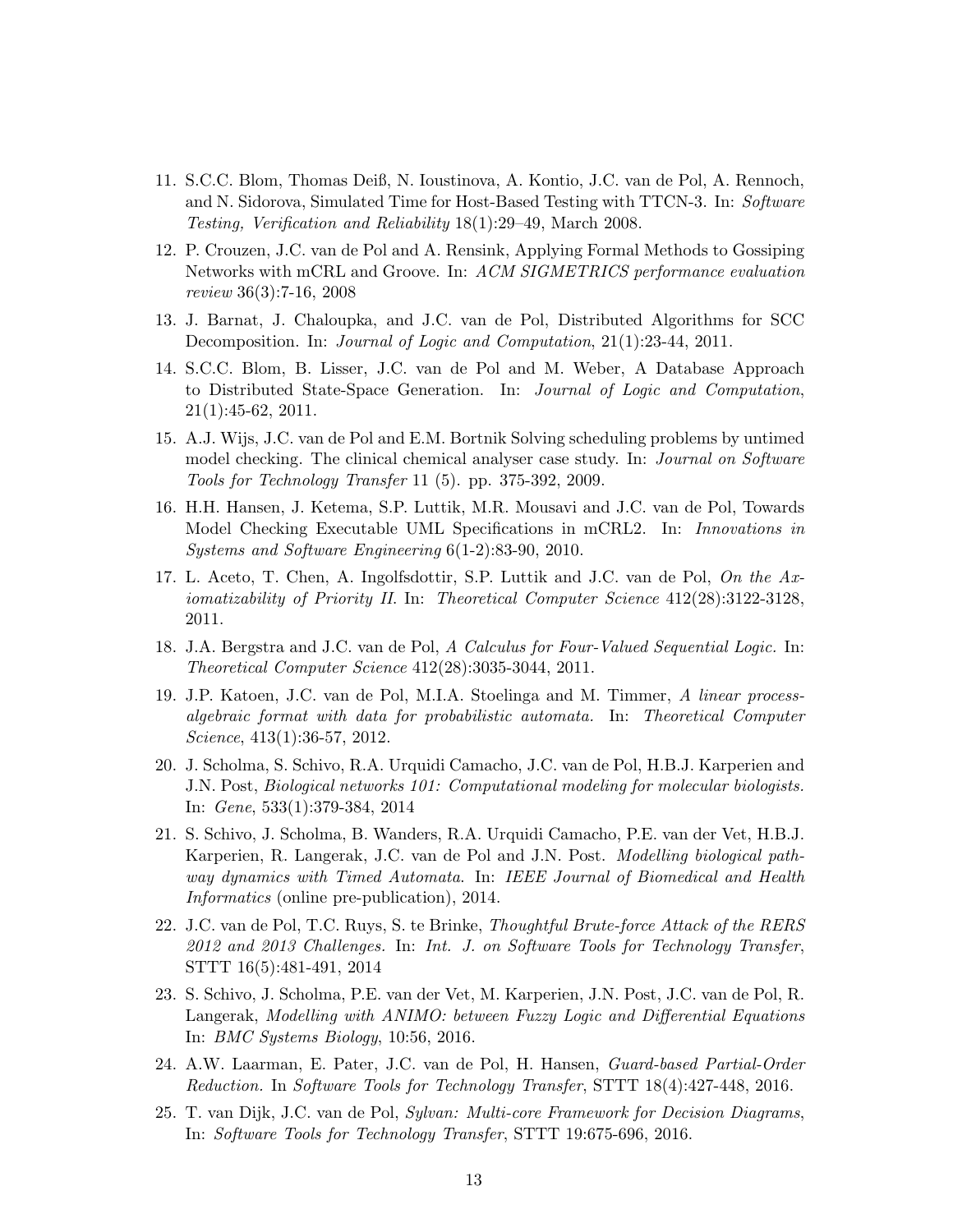- 26. T. van Dijk, J.C. van de Pol, Multi-core symbolic bisimulation minimisation. In: Software Tools for Technology Transfer, STTT 20(2):157-177, 2018.
- 27. F. Kordon, H. Garavel, L.M. Hillah, E. Paviot-Adet, L. Jezequel, F. Hulin-Hubard, E. Amparore, M. Beccuti, B. Berthomieu, H. Evrard, P.G. Jensen, D. Le Botlan, T. Liebke, J. Meijer, J. Srba, Y. Thierry-Mieg, J. van de Pol and K. Wolf, "MCC 2017 – The Seventh Model Checking Contest. In: Transactions on Petri Nets and Other Models of Concurrency, ToPNoC XIII:1–29, 2018.
- 28. V. Bloemen, A. Duret-Lutz, J.C. van de Pol, Model checking with generalized Rabin and Fin-less automata In: Software Tools for Technology Transfer, STTT 21(3):307- 324, 2019.
- 29. V. Bloemen, S. van Zelst, W. van der Aalst, B. van Dongen, J. van de Pol Aligning Observed and Modelled Behaviour by Maximizing Synchronous Moves and Using Milestones. In: Information Systems, 103:1-13, 2022 (online 2019)
- 30. J. Meijer and J.C. van de Pol, Sound Black-box Checking in the LearnLib. In: Innovations in Systems and Software Engineering, ISSE:1-26, 2019
- 31. S. Schivo, S. Khurana, K. Govindaraj, J. Scholma, J. Kerkhofs, L. Zhong, X. Huang, J.C. van de Pol, R. Langerak, A.J. van Wijnen, L. Geris, H.B.J. Karperien, J.N. Post, ECHO, the Executable CHOndrocyte: a computational model to study cartilage homeostasis and degradation processes, In: Cellular Signalling 68:1-17, 2020
- 32. Sakshi Khurana, Stefano Schivo, Jacqueline R.M. Plass, Nikolas Mersinis, Jetse Scholma, Johan Kerkhofs, Leilei Zhong, Jaco van de Pol, Rom Langerak, Liesbet Geris, Marcel Karperien, Janine Nicole Post, An ECHO of cartilage: in silico prediction of combinatorial treatments to switch between transient and permanent cartilage phenotypes with ex vivo validation. In: Frontiers in Bioengineering and Biotechnology, section Biomechanics, 2021.

#### 10.5 International refereed conference proceedings

- 1. J.C. van de Pol, Termination proofs for higher-order rewrite systems. In: J. Heering, K. Meinke, B. Möller, T. Nipkow (Eds.), Higher-Order Algebra, Logic and Term Rewriting (HOA'93). LNCS 816, Springer, pp. 305–325, 1993.
- 2. J.C. van de Pol and H. Schwichtenberg, Strict functionals for termination proofs. In: M. Dezani-Ciancaglini, G.D. Plotkin (Eds.), Typed Lambda Calculus and Applications (TLCA'95). LNCS 902, Springer, pp. 350–364, 1995.
- 3. J.C. van de Pol, Two different strong normalization proofs? Computability versus functionals of finite type In: G. Dowek, J. Heering, K. Meinke, B. Möller (Eds.), Higher-Order Algebra, Logic and Term Rewriting (HOA'95). LNCS 1074, Springer, pp. 201-220, 1995.
- 4. J.F. Groote and J.C. van de Pol, A bounded retransmission protocol for large data packets – a case study in computer checked algebraic verification – In: M. Wirsing, M. Nivat (Eds.), Algebraic Methodology And Software Technology (AMAST'96). LNCS 1101, Springer, pp. 536–550, 1996.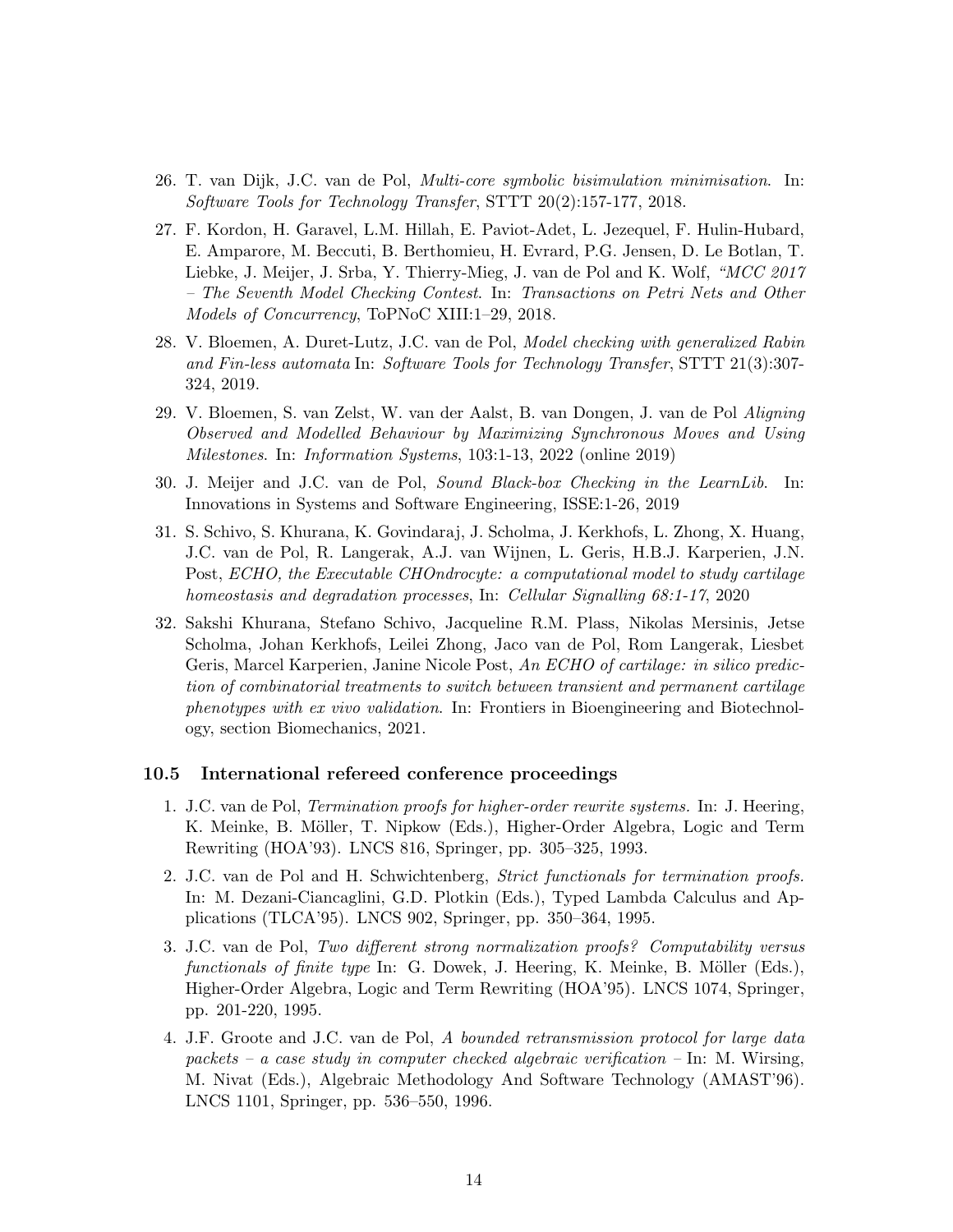- 5. W.F. Fokkink and J.C. van de Pol, Simulation as a correct transformation of rewrite systems. In: I. Prívara, P. Ružička (Eds.), Mathematical Foundation of Computer Science (MFCS'97). LNCS 1295, Springer, pp. 249–258, 1997.
- 6. J.C. van de Pol, J.J.M. Hooman and E. de Jong, Formal requirements specification for command and control systems. In: Engineering of Computer-Based Systems (ECBS'98), IEEE, pp. 37–44, 1998.
- 7. J.F. Groote , F. Monin and J.C. van de Pol, Checking verifications of protocols and distributed systems by computer. In: D. Sangiorgi, R. de Simone (Eds.), Conference on Concurrency Theory (CONCUR'98), LNCS 1466, Springer, pp. 629–655, 1998.
- 8. J.C. van de Pol, J.J.M. Hooman and E. de Jong, Modular formal specification of data and behaviour. In: K. Araki, A. Galloway, K. Taguchi (Eds.), Integrated Formal Methods (IFM'99), Springer, pp. 109–128, 1999.
- 9. E. de Jong, J.C. van de Pol and J.J.M. Hooman, Refinement in requirements specification and analysis: a case study. In: Engineering of Computer Based Systems (ECBS'00), IEEE, pp. 290–298, 2000.
- 10. J.C. van de Pol and H. Zantema, Binary decision diagrams by shared rewriting. In: M. Nielsen, B. Rovan (Eds.), Mathematical Foundations of Computer Science (MFCS'00), LNCS 1893, Springer, pp. 609–618, 2000.
- 11. J.F. Groote and J.C. van de Pol, *State space reduction using partial*  $\tau$ -confluence. In: M. Nielsen, B. Rovan (Eds.), Mathematical Foundations of Computer Science (MFCS'00), LNCS 1893, Springer, pp. 383–393, 2000.
- 12. J.F. Groote and J.C. van de Pol, Equational binary decision diagrams. In: M. Parigot, A. Voronkov (Eds.), Logic for Programming and Reasoning (LPAR'00), LNAI 1955, Springer, pp. 161–178, 2000.
- 13. J.C. van de Pol, Just-in-time: on strategy annotations. In: B. Gramlich and S. Lucas (Eds.), Workshop on Reduction Strategies (WRS'01). Electronic Notes in Theoretical Computer Science 57, Elseviers, 2001
- 14. S.C.C. Blom, W. Fokkink, J.F. Groote, I. van Langevelde, B. Lisser and J.C. van de Pol,  $\mu$ CRL: a toolset for analysing algebraic specifications. In: G. Berry, H. Comon, A. Finkel (Eds.), Computer Aided Verification (CAV'01, tool paper). LNCS 2102, Springer, pp. 250–254, 2001.
- 15. J.J.M. Hooman and J.C. van de Pol, Formal verification of replication on a distributed data space architecture. In: ACM Symposium on Applied Computing (SAC'02), Coordination Models, Languages and Applications, ACM, 8pp, 2002.
- 16. J.C. van de Pol and M. Valero Espada, Formal specification of JavaSpaces architecture using  $\mu$ CRL. In: F. Arbab, C.L. Talcott (Eds.), Coordination Models and Languages (COORDINATION'02). LNCS 2315, Springer, pp. 274–290, 2002.
- 17. J.C. van de Pol, JITty: a Rewriter with Strategy Annotations. In: S. Tison (Ed.), Rewriting Techniques and applications (RTA'02, system demo). LNCS 2378, Springer, pp. 367–370, 2002.
- 18. S.C.C. Blom and J.C. van de Pol, State Space Reduction by Proving Confluence. In: E. Brinksma, K.G. Larsen (Eds.), Computer Aided Verification (CAV'02). LNCS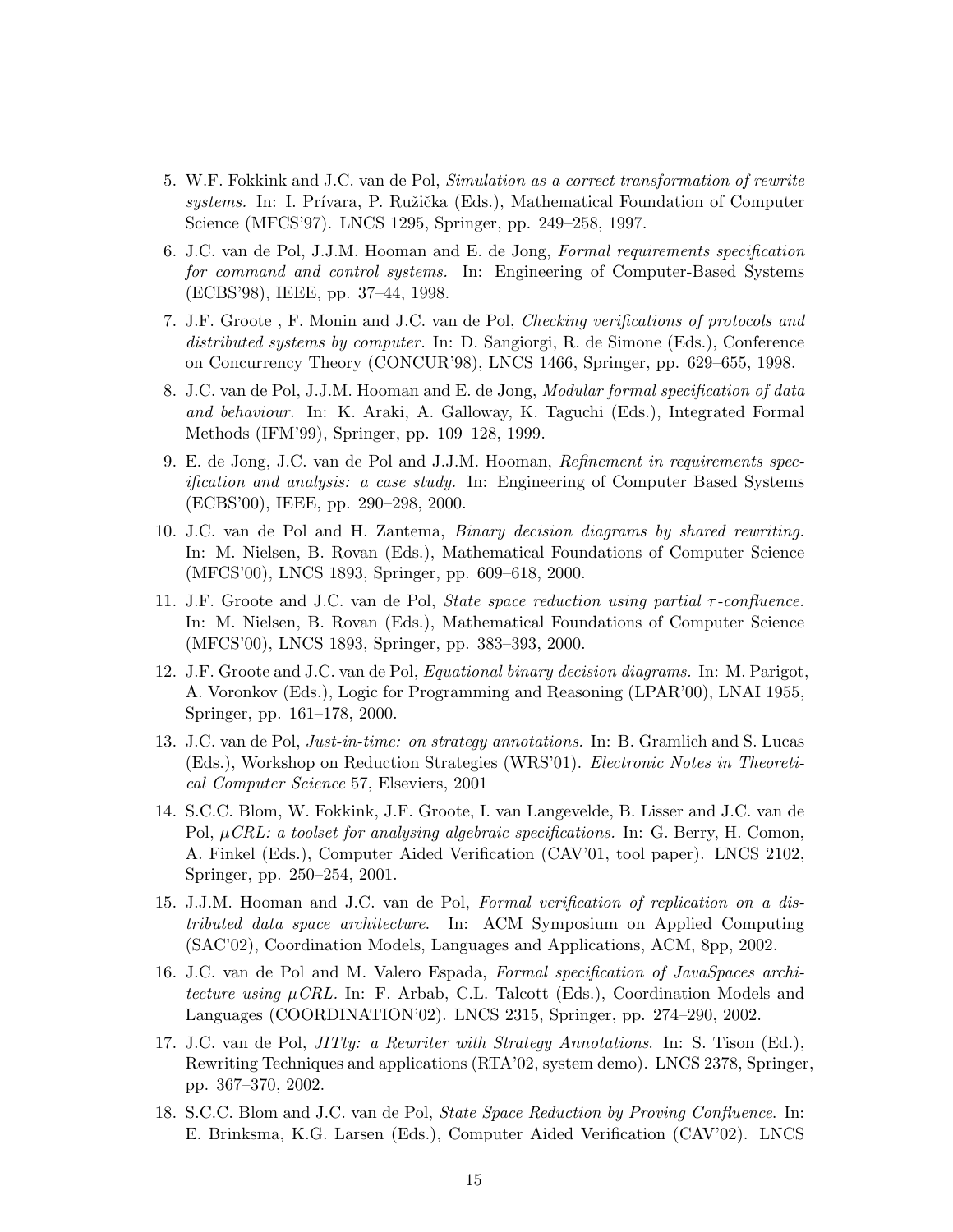2404, Springer, pp. 596–609, 2002.

- 19. W. Fokkink, N. Ioustinova, E. Kesseler, J.C. van de Pol, Y. Usenko, Y. Yushtein, Refinement and verification applied to an in-flight data acquisition unit. In: L. Brim, P. Jancar, M. Kretínský, A. Kucera (Eds.), Conference on Concurrency Theory (CONCUR'02). LNCS 2421, Springer, pp. 1–23, 2002.
- 20. S.M. Orzan and J.C. van de Pol, Distribution of a simple shared dataspace architecture. In: A. Brogi, J.-M. Jacquet (Eds.), Foundations of Coordination Languages and Software Architectures (FOCLASA '02). ENTCS 68(3), Elsevier, 2003.
- 21. J.C. van de Pol and M. Valero Espada, Verification of JavaSpaces (TM) Parallel Programs. In: J. Lilius, F. Balarin, R.J. Machado (Eds.), Application of Concurrency to System Design (ACSD'03). IEEE, pp. 196–205, 2003.
- 22. S.C.C. Blom, J.F. Groote, I.A. van Langevelde, B. Lisser, J.C. van de Pol, New developments around the  $\mu$ CRL tool set. In: Formal Methods in Industrial Critical Systems (FMICS'03). ENTCS 80, Elsevier Science, 2003.
- 23. J.J.M. Hooman and J.C. van de Pol, Equivalent Semantic Models for a Distributed Dataspace Architecture. In: F.S. de Boer, M.M. Bonsangue, S. Graf, W.P. de Roever (Eds.), Formal Methods for Components and Objects (FMCO'02). LNCS 2852, Springer, pp. 182–201, 2003.
- 24. S.M. Orzan and J.C. van de Pol, Verification of distributed dataspace architectures. In: M. Broy, A.V. Zamulin (Eds.), Perspectives of System Informatics (PSI'03). LNCS 2890, Springer, 2003.
- 25. J.C. van de Pol and M. Valero Espada, *Modal abstractions in*  $\mu$ *CRL*. In: C. Rattray, S. Maharaj, and C. Shankland, editors, Algebraic Methodology And Software Technology (AMAST'04). LNCS 3116, Springer, pp. 409–425, 2004
- 26. B. Badban, W.J. Fokkink, J.F. Groote, J. Pang, and J.C. van de Pol, Verifying a sliding window protocol in  $\mu$ CRL. In: C. Rattray, S. Maharaj, and C. Shankland, editors, Algebraic Methodology And Software Technology (AMAST'04). LNCS 3116, Springer, pp. 148–163, 2004.
- 27. J. Pang, J.C. van de Pol, and M. Valero Espada, Abstraction of parallel uniform processes with data. In: Software Engineering and Formal Methods (SEFM'04). IEEE Computer Society, Bejing, China, 2004.
- 28. S.M. Orzan, J.C. van de Pol, and M.A. Valero Espada, A state space distribution policy based on abstract interpretation. In: Parallel and Distributed Methods for verifiCation (PDMC'04). Electronic Notes in Theoretical Computer Science, 128(3), pp. 35–45, 2005.
- 29. J.C. van de Pol and M.A. Valero Espada, An abstract interpretation toolkit for  $\mu$ CRL. In: Formal Methods in Industrial Critical Systems (FMICS'04). Electronic Notes in Theoretical Computer Science, 133. pp. 295–313, 2005.
- 30. J.R. Calam´e, N. Ioustinova, J.C. van de Pol, and N. Sidorova, Data Abstraction and Constraint Solving for Conformance Testing. In: Asia-Pacific Software Engineering Conference (APSEC'05), IEEE press, pp. 541–548, 2005.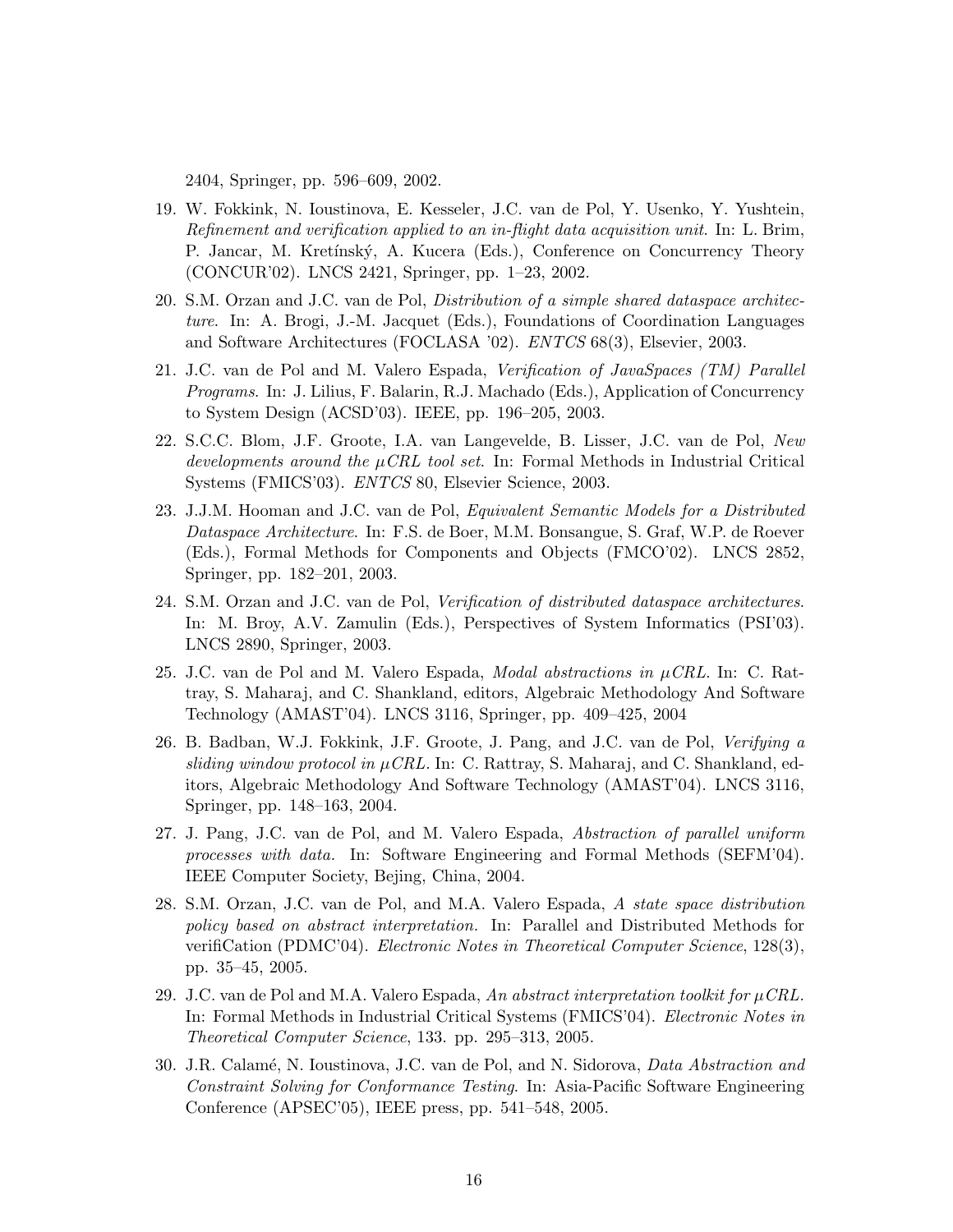- 31. J.C. van de Pol and O. Tveretina, A BDD-representation for the logic of equality and uninterpreted functions. In: J. Jedrzejowicz, A. Szepietowski (Eds.), Mathematical Foundations in Computer Science (MFCS'05). LNCS 3618, pp. 769–780, 2005.
- 32. J.C. van de Pol and H. Zantema, Generalized innermost rewriting. In: Jürgen Giesl, editor, Rewriting Techniques and Applications (RTA'05). LNCS 3467, Springer, pp. 2-16, 2005.
- 33. A.J. Wijs, J.C. van de Pol, and E. Bortnik, Solving scheduling problems by untimed model checking – The Clinical Chemical Analyser Case Study. In: Formal Methods for Industrial Critical Systems (FMICS'05). ACM Press, pp. 54-61, 2005.
- 34. S.C.C. Blom, N. Ioustinova, J.C. van de Pol, A. Rennoch, N. Sidorova, Simulated Time for Testing Railway Interlockings with TTCN-3. In: W. Grieskamp, C. Weise (Eds.): Formal Approaches to Software Testing (FATES'05). LNCS 3997, Springer, pp. 1-15, 2006.
- 35. M.A. Valero Espada and J.C. van de Pol, Accelerated modal abstractions of labelled transition systems. In: M. Johnson, V. Vene (Eds), Algebraic Methodology And Software Technology (AMAST'06). LNCS 4019, Springer, pp. 338-352, 2006.
- 36. J.R. Calam´e, N. Ioustinova, and J.C. van de Pol, Towards Automatic Generation of Parameterized Test Cases using Data Abstraction. In: Doctoral Symposium on Integrated Formal Methods (IFM'05). ENTCS 191, pp. 25-48, 2007.
- 37. S.C.C. Blom, T. Deiß, N. Ioustinova, A. Kontio, J.C. van de Pol, A. Rennoch, N. Sidorova, TTCN-3 for Distributed Testing Embedded Systems. In: Perspectives of System Informatics (PSI'06). LNCS 4378, Springer, pp. 98-111, 2007.
- 38. J.R. Calamé, N. Ioustinova, J.C. van de Pol and N. Sidorova. Bug Hunting with False Negatives. In: Integrated Formal Methods (IFM'07), LNCS 4591, Springer, pp 98-117, 2007.
- 39. S.C.C. Blom, J.R. Calam´e, B. Lisser, S.M. Orzan, J. Pang, J.C. van de Pol, M. Torabi Dashti, and A.J. Wijs, *Distributed Analysis with*  $\mu$ CRL: A Compendium of Case Studies (Tool Paper). In: Tools and Algorithms for the Construction and Analysis of Systems (TACAS'07). LNCS 4424, Springer, pp. 683-689, 2007.
- 40. J. Barnat, J. Chaloupka and J.C. van de Pol, Improved Distributed Algorithms for SCC Decomposition. In: Parallel and Distributed Methods in Verification (PDMC'07). ENTCS 198(1):63-77, 2008.
- 41. S.C.C. Blom, B. Lisser, J.C. van de Pol, and M. Weber, A Database Approach to Distributed State Space Generation. In: Parallel and Distributed Methods in Verification (PDMC'07). ENTCS 198(1):17-32, 2008.
- 42. T. Chen, B. Ploeger, J.C. van de Pol, and T.A.C. Willemse, Equivalence Checking for Infinite Systems using Parameterized Boolean Equation Systems. In: Concurrency Theory (CONCUR 2007). LNCS 4703, Springer, pp. 120-135, 2007.
- 43. S.C.C. Blom, B.R.H.M. Haverkort, M. Kuntz, and J.C. van de Pol, Distributed Markovian Bisimulation Reduction aimed at CSL Model Checking. In: Parallel and Distributed Methods in verifiCation (PDMC 2008). ENTCS 220(2):35-50, 2008.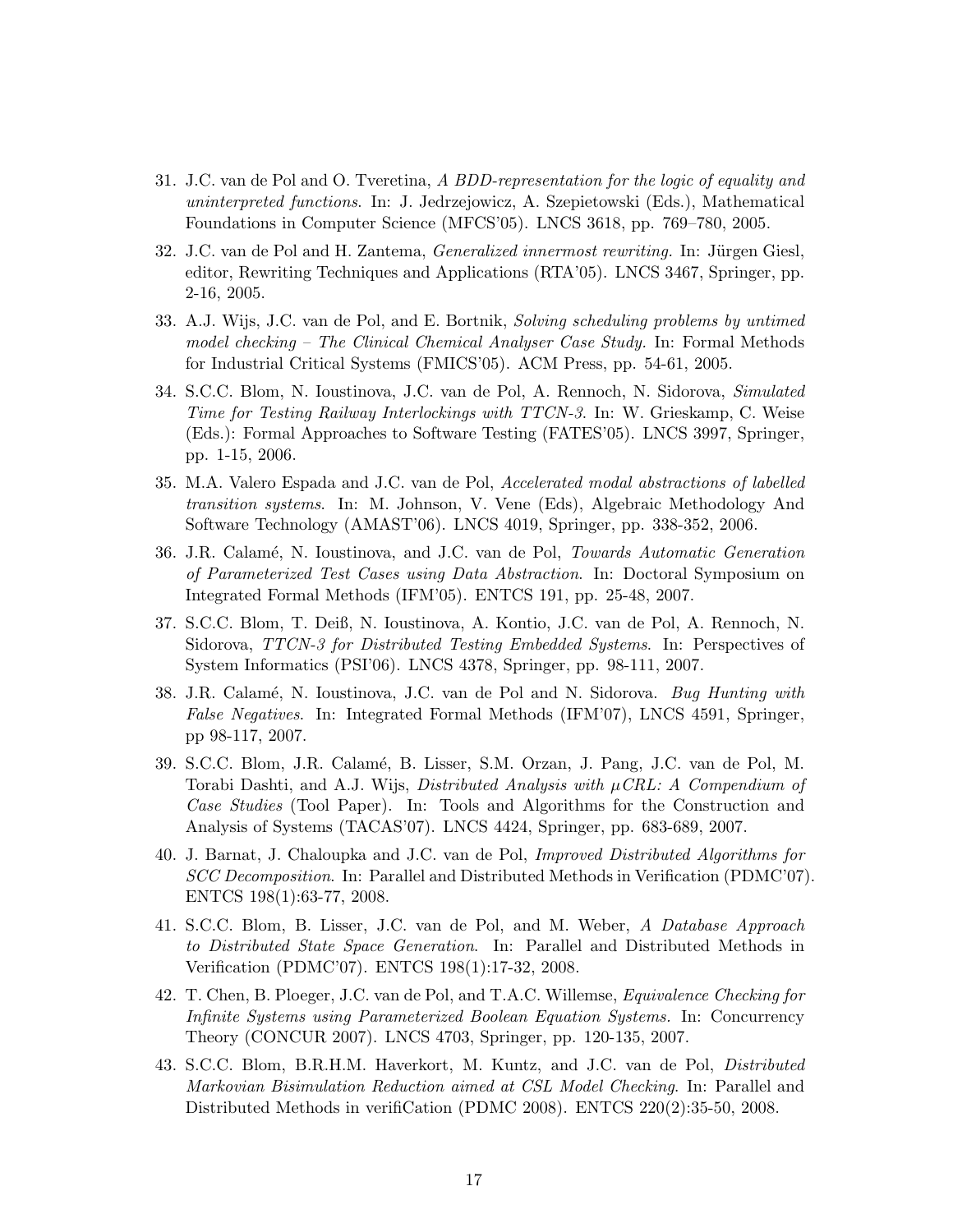- 44. J.C. van de Pol, and M. Weber, A Multi-Core Solver for Parity Games, In: Parallel and Distributed Methods in verifiCation (PDMC 2008). ENTCS 220(2):19-34, 2008.
- 45. R. Bakhshi, W. Fokkink, J. Pang, and J.C. van de Pol, Leader Election in Anonymous Rings: Franklin Goes Probabilistic In: IFIP Theoretical Computer Science (TCS'08). IFIP 273, Springer, pp. 57-72, 2008.
- 46. J. Calam´e, and J.C. van de Pol, Applying Model-based Testing to HTML Rendering Engines – A Case Study. In: Testing of Software and Communicating Systems (TESTCOM/FATES'08). LNCS 5047, Springer, pp. 250-265, 2008.
- 47. T. Chen, J.C. van de Pol and Y. Wang, PDL over Accelerated Labeled Transition Systems. In: Theoretical Aspects of Software Engineering (TASE'08). IEEE Computer Society Press. pp 17-19, 2008.
- 48. S.C.C. Blom, and J.C. van de Pol, Symbolic Reachability for Process Algebras with Recursive Data Types In: Theoretical Aspects of Computing (ICTAC'08). LNCS 5160, Springer, pp. 81-95, 2008.
- 49. B. Badban, W.J. Fokkink and J.C. van de Pol, Mechanical Verification of a Two-Way Sliding Window Protocol. In: Communicating Process Architectures (CPA'08). Concurrent Systems Engineering Series 66, IOS Press, pp. 179-202, 2008.
- 50. J.C. van de Pol and M. Timmer. State Space Reduction of Linear Processes Using Control Flow Reconstruction. In: Automated Technology for Verification and Analysis (ATVA'09) LNCS 5799, Springer, pp. 54-68, 2009.
- 51. W. Kuijper, and J.C. van de Pol, Computing Weakest Strategies for Safety Games of Imperfect Information. In: Tools and Algorithms for the Construction and Analysis of Systems (TACAS'09). LNCS 5505, Springer, pp. 92-106, 2009. '
- 52. W. Kuijper, and J.C. van de Pol, Compositional Control Synthesis for Partially Observable Systems. In: Concurrency Theory (CONCUR'09), LNCS 5710, Springer, pp. 431-447, 2009.
- 53. S.C.C. Blom and J.C. van de Pol, Distributed Branching Bisimulation Minimization by Inductive Signatures. In: Parallel and Distributed Methods in verifiCation (PDMC'09). EPTCS 14:32-46, OPA, 2009.
- 54. J.P. Katoen, J.C. van de Pol, M.I.A. Stoelinga, and M. Timmer, A linear processalgebraic format for probabilistic systems with data. In: Application of Concurrency to System Design (ACSD'10) IEEE Computer Society Press, pp. 213-222, 2010.
- 55. J.S. Xing, B.D. Theelen, R. Langerak, J.C. van de Pol, G.J. Tretmans and J.P.M. Voeten, From POOSL to UPPAAL: Transformation and Quantitative Analysis. In: Application of Concurrency to System Design (ACSD'10). IEEE Computer Society Press, pp. 47-56, 2010.
- 56. J.S. Xing, B.D. Theelen, R. Langerak, J.C. van de Pol, G.J. Tretmans and J.P.M. Voeten, UPPAAL in Practice: Quantitative Verification of a RapidIO Network. In: Leveraging Applications of Formal Methods, Verification and Validation (ISoLA'10). LNCS 6416, Springer, pp. 160-174, 2010.
- 57. S.C.C. Blom, J.C. van de Pol, M. Weber, LTSmin: Distributed and Symbolic Reachability (Tool Paper). In: Computer Aided Verification (CAV'10). LNCS 6174,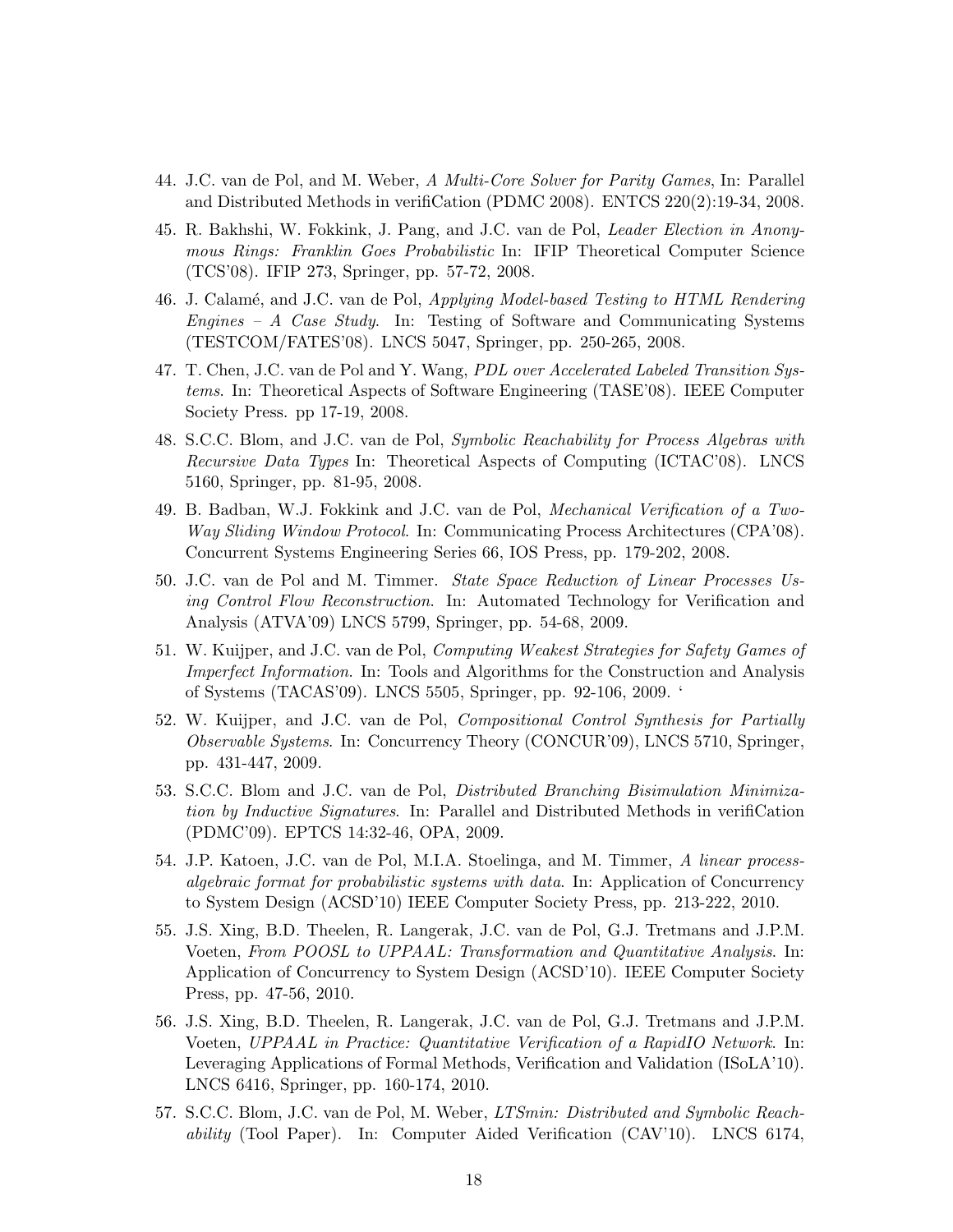Springer, pp. 354-359, 2010.

- 58. A.W. Laarman, J.C. van de Pol and M. Weber. Boosting Multi-Core Reachability Performance with Shared Hash Tables. In: Formal Methods in Computer-Aided Design (FMCAD'10), IEEE Computer Society, pp. 247-256, 2010.
- 59. M. Timmer, M.I.A. Stoelinga, and J.C. van de Pol, Confluence Reduction for Probabilistic Systems. In: Tools and Algorithms for the Construction and Analysis of Systems (TACAS'11). LNCS 6605, Springer, 2011.
- 60. A. Laarman, J.C. van de Pol, and M. Weber, Multi-Core LTSmin: Marrying Modularity and Scalability (Tool Paper) In: NASA Formal Methods Symposium (NFM'11), LNCS 6617, Springer, 2011
- 61. A. Laarman, J.C. van de Pol, and M. Weber, Parallel Recursive State Compression for Free. In: 18th Int. SPIN Workshop on Model Checking of Software (SPIN'11). LNCS 6823, Springer, 2011.
- 62. A. Laarman, R. Langerak, J.C. van de Pol, M. Weber, and A.J. Wijs, Multi-core Nested Depth First Search. In: 9th Int. Symp. on Automated Technology for Verification and Analysis (ATVA'11). LNCS 6996, Springer, 2011.
- 63. A. Laarman, and J.C. van de Pol, Variations on Multi-Core Nested Depth-First Search. (Invited) In: 10th IW on Parallel and Distributed Methods in verifiCation (PDMC 2011), 2011, Snowbird, Utah. Electronic Proceedings in Theoretical Computer Science. EPTCS 72. ISSN 2075-2180
- 64. H.H. Hansen, J. Ketema, S.P. Luttik, M.R. Mousavi, J.C. van de Pol, and O.M. dos Santos, Automated Verification of Executable UML Models. In: Proc. 9th Int. Symp. on Formal Methods for Components and Objects (FMCO'10). Revised Papers. LNCS 6957, Springer, pp. 225-250, 2012.
- 65. A.E. Dalsgaard, A.W. Laarman, K.G. Larsen, M.Chr. Olesen and J.C. van de Pol, Multi-Core Reachability for Timed Automata, In: 10th IC on Formal Modeling and Analysis of Timed Systems (FORMATS'12), LNCS 7595, Springer, pp. 91-106, 2012.
- 66. T. van Dijk, A.W. Laarman and J.C. van de Pol, Multi-core and/or symbolic model checking. (Invited talk) In: 12th IW on Automated Verification of Critical Systems (AVoCS'12). Electronic Communications of the EASST 53: 773:1-773:7, 2012.
- 67. S. Evangelista, A.W. Laarman, L. Petrucci and J.C. van de Pol, Improved Multi-Core Nested Depth-First Search. In: Proc. 10th Int. Symp. on Automated Technology for Verification and Analysis (ATVA'12), LNCS 7561, Springer, pp. 269-283, 2012.
- 68. G. Kant and J.C. van de Pol, Efficient Instantiation of Parameterised Boolean Equation Systems to Parity Games. In: 1st WS on GRAPH Inspection and Traversal Engineering (GRAPHITE'12), Electronic Proceedings in Theoretical Computer Science (EPTCS) 99, pp. 50-65, 2012.
- 69. S. Schivo, J. Scholma, B. Wanders, R.A. Urquidi Camacho, P.E. van der Vet, H.B.J. Karperien, R. Langerak, J.C. van de Pol and J.N. Post, Modelling biological pathway dynamics with Timed Automata. In: IEEE 12th IC on Bioinformatics and Bioengineering (BIBE'12). IEEE Computer Society, pp. 447-453, 2012.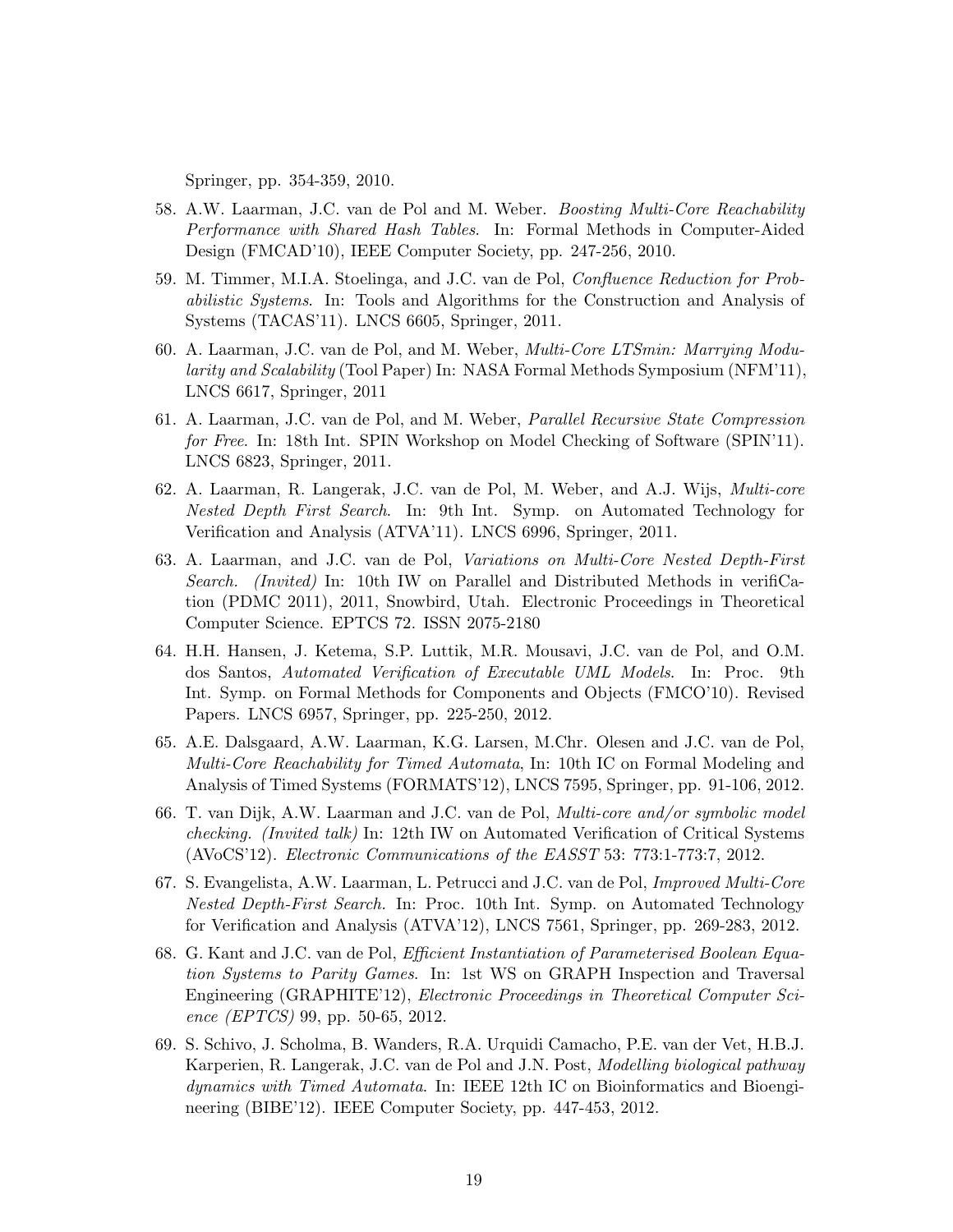- 70. M. Timmer, J.P. Katoen, J.C. van de Pol and M.I.A. Stoelinga, Efficient Modelling and Generation of Markov Automata. In: Proc. 23rd IC on Concurrency Theory (CONCUR'12). LNCS 7454, Springer, pp. 364-379, 2012.
- 71. T. van Dijk, A.W. Laarman and J.C. van de Pol, Multi-Core BDD Operations for Symbolic Reachability. In: 11th IW on Parallel and Distributed Methods in verifi-Cation (PDMC'12), ENTCS (296) 296:127-143, Elsevier, 2013.
- 72. A.W. Laarman, M.Chr. Olesen, A.E. Dalsgaard, K.G. Larsen and J.C. van de Pol, Multi-core emptiness checking of timed Büchi automata using inclusion abstraction. In: Proc. 25th IC on Computer Aided Verification (CAV'13). LNCS 8044, Springer, pp. 968-983, 2013.
- 73. A.W. Laarman, E. Pater, J.C. van de Pol and M. Weber, Guard-based Partial-Order Reduction. In: Proc. 20th Int. Symp. on Model Checking of Software (SPIN'13), LNCS 7976, pp. 227-245, 2013.
- 74. M. Timmer, J.C. van de Pol and M.I.A. Stoelinga, Confluence Reduction for Markov Automata. In: Proc. 11th IC on Formal Modeling and Analysis of Timed Systems (FORMATS'13). LNCS 8053, Springer, 2013.
- 75. W. Ahmad, R. De Groote, P.K.F. Hölzenspies, M.I.A. Stoelinga and J.C. van de Pol, Resource-Constrained Optimal Scheduling of Synchronous Dataflow Graphs via Timed Automata. In: Application of Concurrency to System Design (ACSD'14), pp. 72-81, IEEE, 2014.
- 76. T. van Dijk, J.C. van de Pol, Lace: Non-blocking Split Deque for Work-Stealing In: Euro-Par'14, Parallel Processing Workshops (II), Springer, LNCS 8806, pp. 206-217, 2014.
- 77. J.J.G. Meijer, G. Kant, S.C.C. Blom, J.C. van de Pol, Read, Write and Copy Dependencies for Symbolic Model Checking. In: Hardware and Software: Verification and Testing (10th Haifa Verification Conference, HVC'14), Springer, LNCS 8855, pp. 204-219, 2014.
- 78. G. Kant, J.C. van de Pol, Generating and Solving Symbolic Parity Games. In: Proc. 3rd Workshop on Graph Inspection and Traversal Engineering, GRAPHITE'14, EPTCS 159:2-14, 2014.
- 79. S. Schivo, J. Scholma, H.B.J. Karperien, J.N. Post, J.C. van de Pol, R. Langerak, Setting Parameters for Biological Models with ANIMO. In: Proc. 1st IW on Synthesis of Continuous Parameters (SynCoP'14), EPTCS (145), pp. 35-47, 2014.
- 80. T. van Dijk, J.C. van de Pol, Sylvan: Multi-Core Decision Diagrams. In: Proc. Tools and Algorithms for the Construction and Analysis of Systems (TACAS'15). LNCS 9035, Springer, pp. 677-691, 2015.
- 81. G. Kant, A. Laarman, J. Meijer, J.C. van de Pol, S.C.C. Blom, T. van Dijk, LTSmin: High-Performance Language-Independent Model Checking. In: Proc. Tools and Algorithms for the Construction and Analysis of Systems (TACAS'15). LNCS 9035, Springer, pp. 692-707, 2015.
- 82. J.C. van de Pol, Automated Verification of Nested DFS. In: 20th IW on Formal Methods for Industrial Critical Systems (FMICS'15). LNCS 9128, Springer, pp. 181-197, 2015.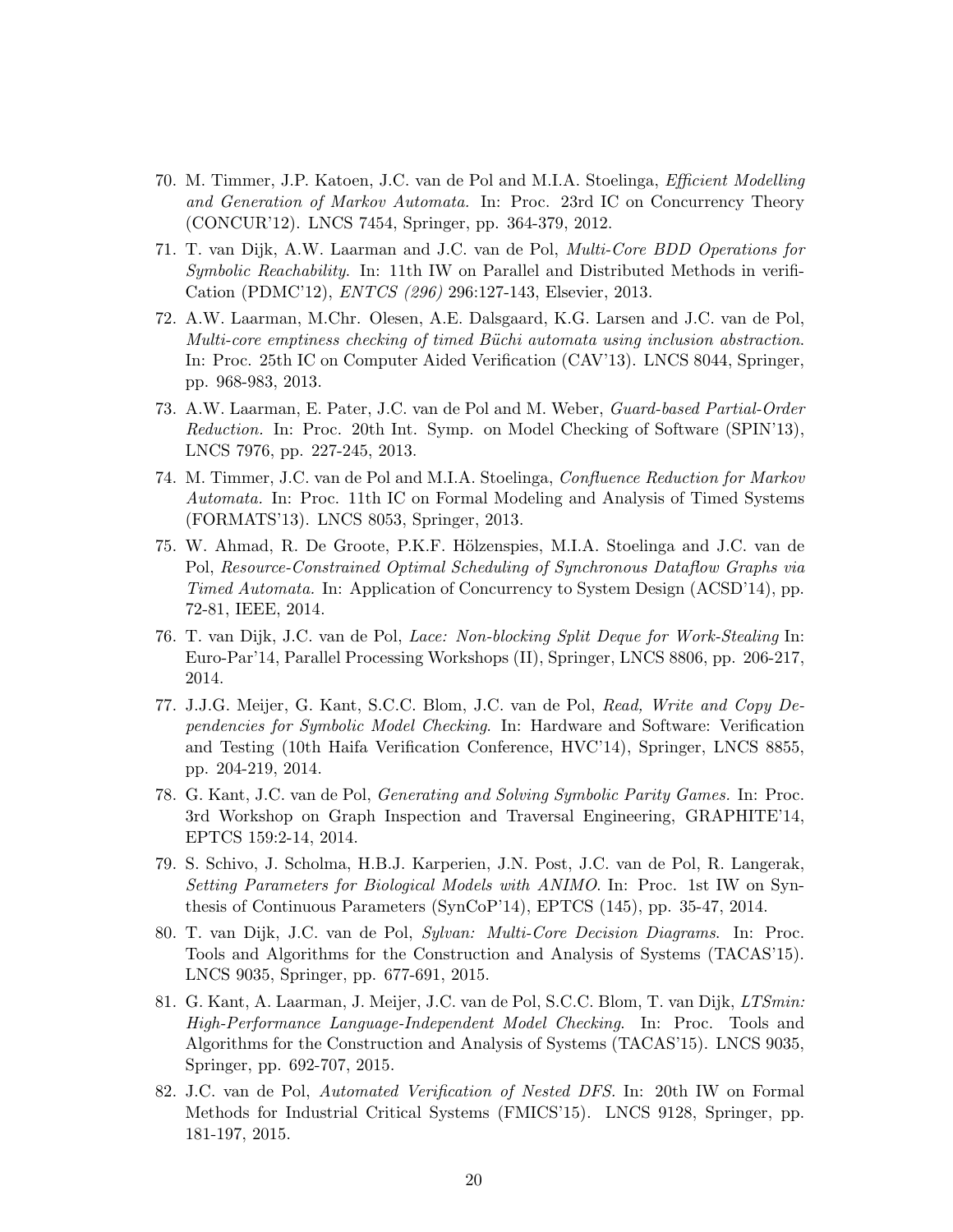- 83. W. Ahmad, P.K.F. Hölzenspies, M.I.A. Stoelinga, J.C. van de Pol, *Green Computing:* Power Optimisation of VFI-Based Real-Time Multiprocessor Dataflow Applications. In: Euromicro Conf. on Digital System Design (DSD'15), IEEE, pp. 271-275, 2015.
- 84. K.C. Chaudhary, A. Fehnker, J.C. van de Pol, M.I.A. Stoelinga, Modeling and Verification of the Bitcoin Protocol. In: Proc. WS on Models for Formal Analysis of Real Systems (MARS'15), EPTCS 196, pp. 46-60, 2015.
- 85. W.H.M. Oortwijn, T. van Dijk, J.C. van de Pol, A Distributed Hash Table for Shared Memory. In: 11th IC on Parallel Processing and Applied Mathematics (PPAM'15, part II), LNCS 9574, Springer, pp:15-24, 2015.
- 86. V. Bloemen, A. Laarman, J.C. van de Pol, Multi-core on-the-fly SCC decomposition. In: Principles and Practice of Parallel Programming (PPOPP'16), ACM SIGPLAN, 2016.
- 87. T. van Dijk, J.C. van de Pol, Multi-core symbolic bisimulation minimisation, In: Proc. Tools and Algorithms for the Construction and Analysis of Systems (TACAS'16), LNCS 9636, Springer, pp. 332-348, 2016.
- 88. J. Bendisposto, P. Körner, M. Leuschel, J.J.G. Meijer, J.C. van de Pol, H. Treharne, and Jorden Whitefield, Symbolic Reachability Analysis of B through ProB and LTSmin, In: Proceedings of Integrated Formal Methods (IFM'16), LNCS 9681, Springer, pp. 275-291, 2016.
- 89. J.J.G. Meijer and J.C. van de Pol, Bandwidth and Wavefront Reduction for Static Variable Ordering in Symbolic Reachability Analysis. In: Proc. Nasa Formal Methods (NFM'16). LNCS 9690, Springer, pp:255-271, 2016.
- 90. W. Ahmad, M. Jongerden, M.I.A. Stoelinga and J.C. van de Pol, Model Checking and Evaluating QoS of Batteries in MPSoC Dataflow Applications via Hybrid Automata. In: Proc. Application of Concurrency to System Design (ACSD'16), IEEE, 2016.
- 91. Thomas Neele, Anton Wijs, Dragan Bošnački and Jaco van de Pol, Partial-Order Reduction for GPU Model Checking In: Proc. Automated Technology for Verification and Analysis (ATVA'16), LNCS 9938, pp:357-374, 2016.
- 92. Waheed Ahmad and Jaco van de Pol, Synthesizing Energy-Optimal Controllers for Multi-Processor Dataflow Applications with Uppaal Stratego In: Leveraging Applications of Formal Methods (ISOLA'16, part I), LNCS 9952, pp: 94-113, 2016.
- 93. Maren Geske, Marc Jasper, Bernhard Steffen, Falk Howar, Markus Schordan, Jaco van de Pol, RERS 2016: Parallel and Sequential Benchmarks with Focus on LTL Verification In: Leveraging Applications of Formal Methods (ISOLA'16, part II), LNCS 9953, Springer, pp:787-803, 2016.
- 94. M. Huisman, H. Bos, S. Brinkkemper, A. van Deursen, J.F. Groote, P. Lago, J.C. van de Pol, and E. Visser, Software that meets its Intent. In: Leveraging Applications of Formal Methods (ISOLA'16, part II), LNCS 9953, Springer, pp:609-625, 2016.
- 95. V. Bloemen, and J.C. van de Pol, Multi-core SCC-based LTL Model Checking, In: Haifa Verification Conference (HVC'16), LNCS 10028, Springer, pp:18-33, 2016.
- 96. B. Steffen, M. Jasper, J. Meijer and J.C. van de Pol, Property-Preserving Generation of Tailored Benchmark Petri Nets (Keynote). In: ACSD 2017, IEEE Computer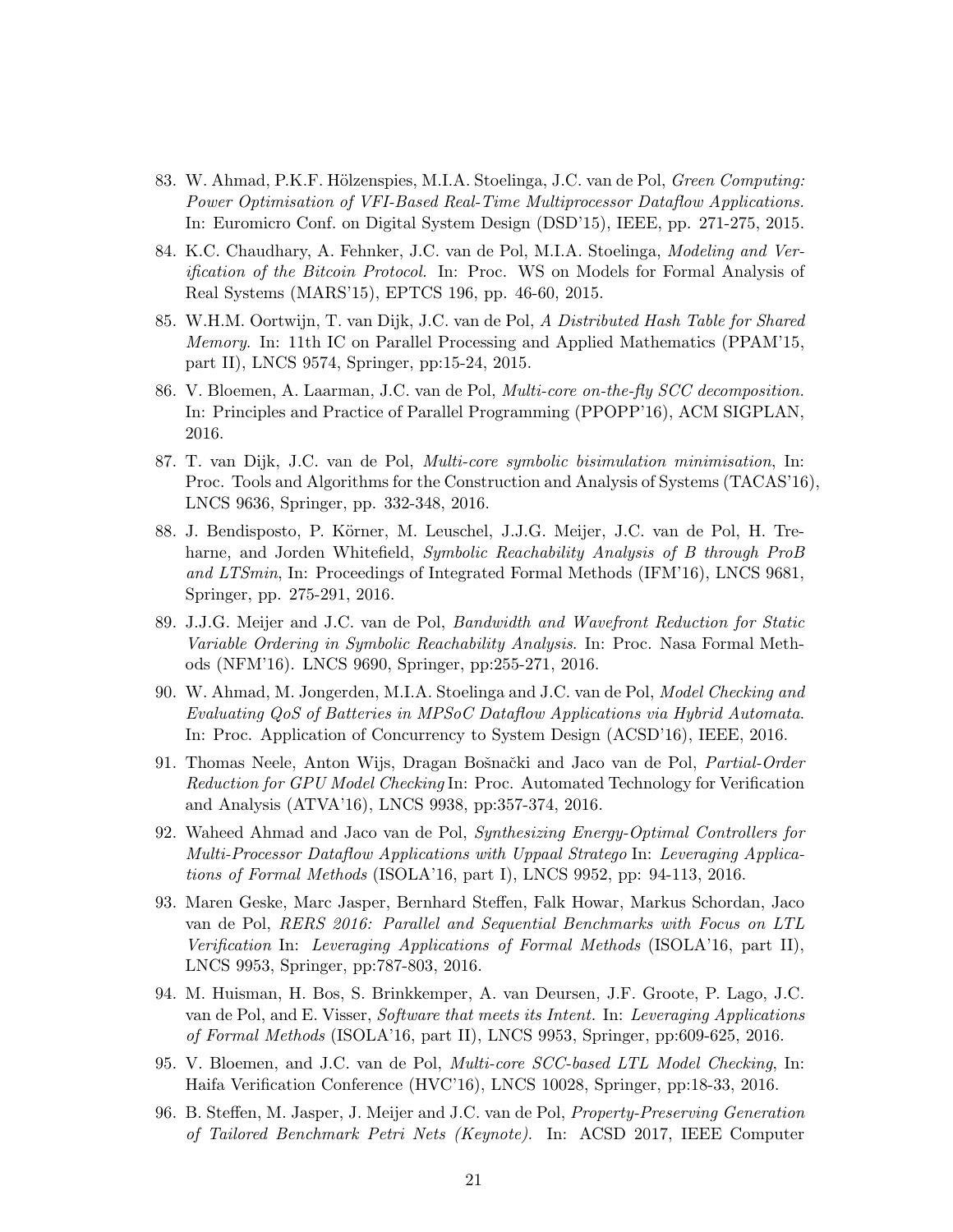Society, pp:1-8, 2017.

- 97. V. Bloemen, A. Duret-Lutz and J.C. van de Pol, Explicit State Model Checking with Generalized Büchi and Rabin Automata, In: 24th SPIN Symposium on Model Checking of Software (SPIN 2017), ACM SIGSOFT, pp:50-59, 2017.
- 98. W. Oortwijn, T. van Dijk and J.C. van de Pol, Distributed Binary Decision Diagrams for Symbolic Reachability, In: 24th SPIN Symposium on Model Checking of Software (SPIN 2017), ACM SIGSOFT, pp:50-59, 2017. (Best Paper Award).
- 99. M. Jasper, M. Fecke, B. Steffen, M. Schordan, J. Meijer, J.C. van de Pol, F. Howar and S.F. Siegel, The RERS 2017 Challenge and Workshop (Invited Paper). In: 24th SPIN Symposium on Model Checking of Software (SPIN 2017), ACM SIGSOFT, pp:50-59, 2017.
- 100. J. Meijer, J.C. van de Pol, Sound Black-Box Checking in the LearnLib In: NASA Formal Methods: 10th Symp (NFM 2018), LNCS 10811, Springer, p. 349-366, 2018.
- 101. L. Petrucci, J.C. van de Pol, Parameter Synthesis Algorithms for Parametric Interval Markov Chains. In: 38th IC Formal Techniques for Distributed Objects, Components, and Systems (FORTE 2018), LNCS 10854, Springer, pp. 121-140, 2018.
- 102. D. Huistra, J.J.G. Meijer, J.C. van de Pol, Adaptive Learning for Learn-Based Regression Testing. In: 23rd IC on Formal Methods in Industrial Critical Systems (FMICS 2018). LNCS 11119, Springer, pp. 162-177, 2018.
- 103. V. Bloemen, J.C. van de Pol, W.P.M. van der Aalst, Symbolically Aligning Observed and Modelled Behaviour. In: 18th IC on Applications of Concurrency in Systems Design (ACSD 2018), IEEE Computer Society, pp. 50-59, 2018.
- 104. V. Bloemen, S. van Zelst, W. van der Aalst, B. van Dongen and J.C. van de Pol, Maximizing Synchronization for Aligning Observed and Modelled Behaviour. In: Business Process Modelling (BPM 2018), LNCS 11080, Springer, pp. 233-249, 2018. (Best Student Paper Award)
- 105. H.G. Nguyen, L. Petrucci and J.C. van de Pol, Layered and Collecting NDFS with Subsumption for Parametric Timed Automata. In: 23rd IC on Engineering of Complex Computer Systems (ICECCS 2018), 2018.
- 106. E. André, V. Bloemen, L. Petrucci, J.C. van de Pol, *Minimal-Time Synthesis for* Parametric Timed Automata. (TACAS 2019), LNCS 11428, Springer, pp. 211-228, 2019.
- 107. T. van Dijk, J.J.G. Meijer, J.C. van de Pol Multi-Core On-The-Fly Saturation. (TACAS 2019), LNCS 11428, Springer, pp. 58-75, 2019.
- 108. F.I. van der Berg, J.C. van de Pol, Concurrent Chaining Hash Maps for Software Model Checking. FMCAD 2019, San Jose, CA, USA. 2019
- 109. W.H.M. Oortwijn, M. Huisman, S.J.C. Joosten, J.C. van de Pol, Automated Verification of Parallel Nested DFS. TACAS 2020, Dublin, Ireland. LNCS 12078, Springer, pp. 247-265, 2020.
- 110. S. Wimmer, F. Herbreteau, J.C. van de Pol, Certifying Emptiness of Timed Büchi Automata. FORMATS 2020, LNCS 12288, pp. 58-75, 2020. (Best Paper Award).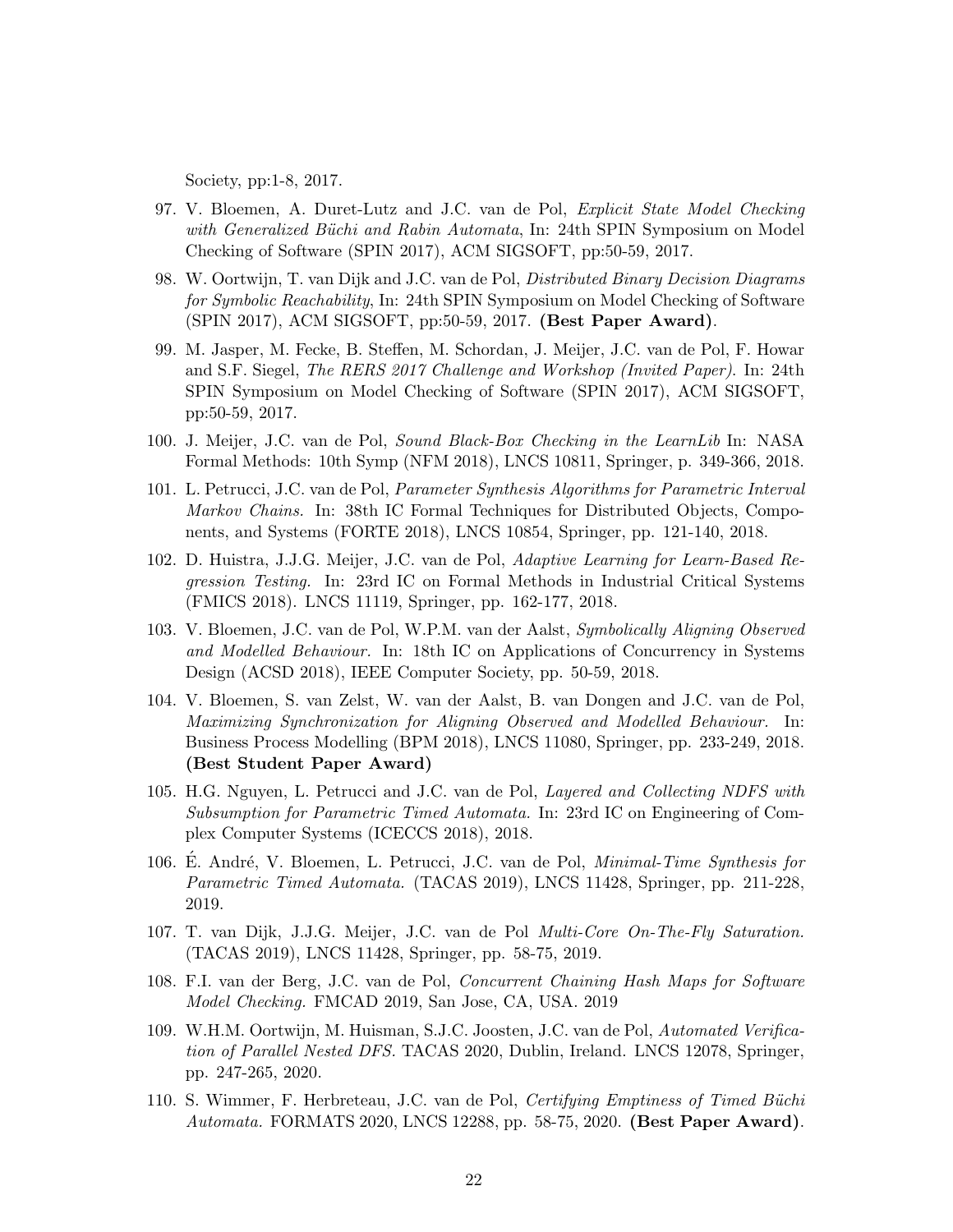- 111. M. Madsen, J.C. van de Pol, Polymorphic Types and Effects with Boolean Unification. OOPSLA 2020, Proc. ACM Programming Languages 4(154):1-29, 2020.
- 112. E. André, J. Arias, L. Petrucci, J.C. van de Pol, *Iterative Bounded Synthesis for* Efficient Cycle Detection in Parametric Timed Automata. TACAS 2021, LNCS 12651, pp. 311-329, 2021.
- 113. E. André, D. Marinho and J.C. van de Pol, A Benchmarks Library for Extended Timed Automata. IC on Tests and Proofs (TAP'21), LNCS 12740, pp 39-50, 2021.
- 114. S.T. Hansen, C. Gomes, J.C. van de Pol and P.G. Larsen, Synthesizing co-simulation algorithms with step negotiation and algebraic loop handling. ANNSIM'21, Annual Modeling and Simulation Conference, SCS, 2021.
- 115. S.T. Hansen, C. Gomes, M. Palmieri, C. Thule, J.C. van de Pol and J. Woodcock, Verification of co-simulation algorithms subject to algebraic loops and adaptive steps. In: FMICS'21, LNCS 12863, 2021.
- 116. M. Madsen and J.C. van de Pol, Relational Nullable Types with Boolean Unification. In: OOPSLA 2021, Proc. ACM Programming Languages.
- 117. S. Sølvsten, J.C. van de Pol, A. Blume, Mathias Weller Berg, Adiar: Binary Decision Diagrams in External Memory. In: TACAS 2022, LNCS 13244, pp 295–313, 2022.

#### 10.6 National conference proceedings

- 1. J.J.M. Hooman and J.C. van de Pol, Verifying replication on a distributed shared data space with time stamps. In F. Karelse (Ed.), Proc. of the 2nd Progress Workshop on Embedded Systems, October 2001, Veldhoven. (STW, Utrecht, NL), 14 pages.
- 2. J.C. van de Pol and M. Valero Espada,  $\mu$ CRL Specification of Event Notification in JavaSpaces. In: X Jornadas de Concurrencia, 2002, Jaca, Spain, Universidad de Zaragoza, pp. 191–204
- 3. S.M. Orzan and J.C. van de Pol, Verification of Distributed Dataspace Architectures. In: 3rd Progress Workshop on "Networked embedded systems all over the place" Utrecht, October, 2002, STW Technology Foundation.
- 4. J.C. van de Pol and M. Valero Espada, Model Checking JavaSpaces applications. In: 3rd Progress Workshop on "Networked embedded systems all over the place" Utrecht, October, 2002, STW Technology Foundation.
- 5. B. Badban, J.C. van de Pol, O. Tveretina and H. Zantema, Solving Satisfiability of Ground Term Algebras Using DPLL and Unification In: Proc. of the Workshop on Unification, Cork, July 2004, pp. 22–36
- 6. B. Badban and J.C. van de Pol, An Algorithm to Verify Formulas by means of  $(0, S, =)$ -BDDs. In: 9th Annual Computer Society of Iran Computer Conference (CSICC), 2004. Sharif University of Technology, Tehran, Iran, 9 pages.
- 7. J.R. Calamé, N. Goga, Natalia Ioustinova, and J.C. van de Pol, *TTCN-3 Testing of* Hoorn-Kersenboogerd Railway Interlocking. In: Canadian Conference on Electrical and Computer Engineering (CCECE'06). IEEE Press, 2006.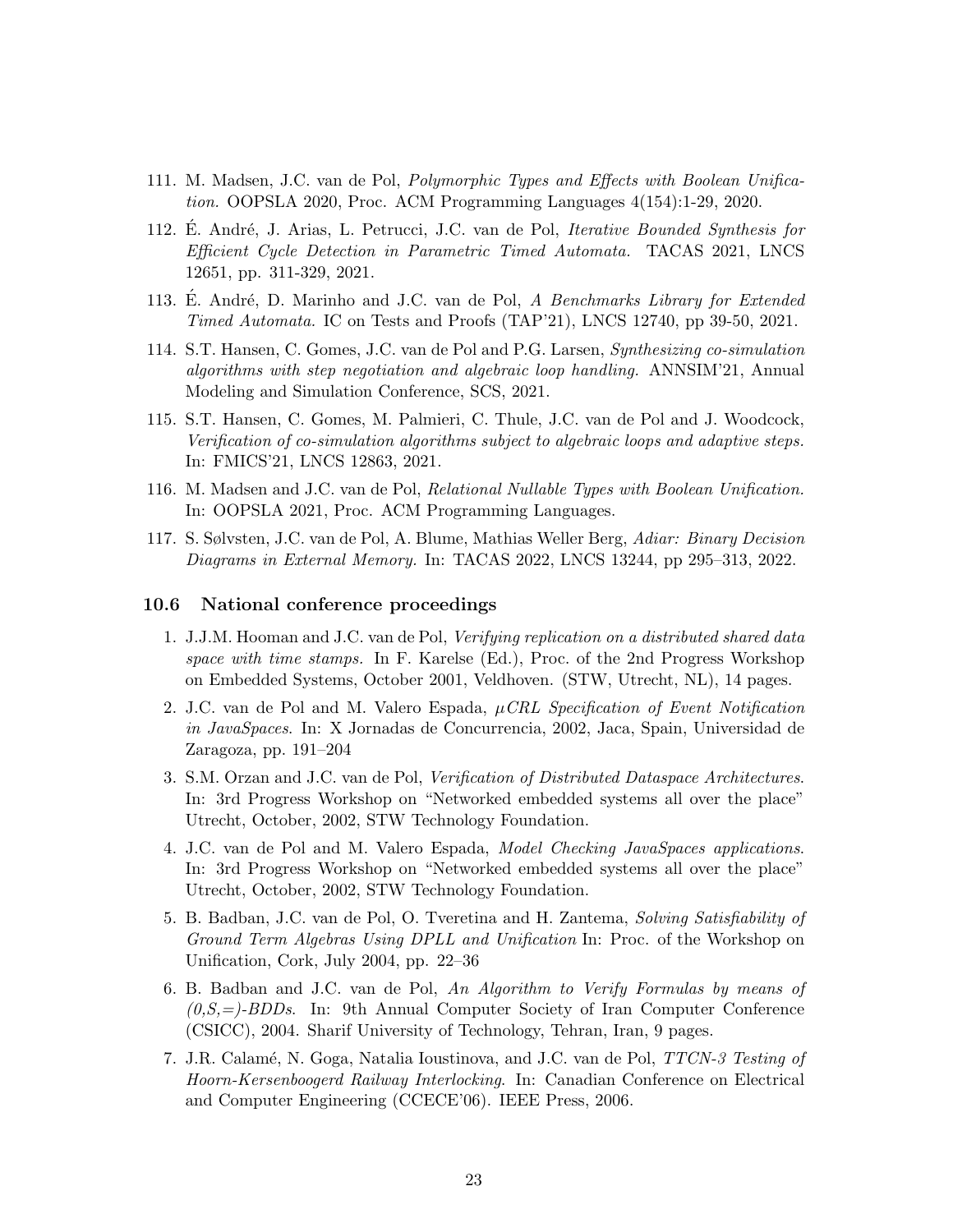8. J.R. Calam´e, N. Ioustinova, and J.C. van de Pol, Automatisierte Erzeugung von TTCN-3 Testfällen aus UML-Modellen. In: C. Hochberger and R. Liskowsky (eds) Model-based Testing 2006 (MOTES06), Dresden, Germany, Oct 2006. Proc. of Informatik 2006, Lecture Notes in Informatics (LNI), pages 257-261.

#### 10.7 Popular and Professional Press

- 1. A. Fantechi, S. Gnesi, A.E. Haxthausen, J.C. van de Pol, M. Roveri, H. Treharne,  $SaRDIn - a$  Safe Reconfigurable Distributed Interlocking, Proc. World Congress on Railway Research (WCRR), Milan, Italy, 2016
- 2. W. Fokkink, M. Karki, J.C. van de Pol, A. Rennoch, I. Schieferdecker, and M. Sihvonen. Three countries' offensive towards testing with advanced languages. ERCIM News, 58, Jul 2004. special issue on Automated Software Engineering.
- 3. W. Fokkink, H. Garavel, and J.C. van de Pol. CWI and INRIA join forces on safetycritical systems. ERCIM News, 58, Jul 2004. special issue on Automated Software Engineering.
- 4. J.C. van de Pol and R. van Solingen, TTCN-3: de testtaal van de toekomst. Informatie, juli/augustus 2006.

#### 10.8 Abstracts

- 1. M. Timmer, J.P. Katoen, J.C. van de Pol, M.I.A. Stoelinga, Efficient Modelling and Generation of Markov Automata. In: Quantitative Aspects of Programming Languages (QAPL'12). Ist. di Scienza e Tecn. dell'Informazione, 2012.
- 2. M. Timmer, J.C. van de Pol, M.I.A. Stoelinga, Confluence reduction for Markov automata. In: Proc. 11th WS on Quantitative Aspects of Programming Languages and Systems (QAPL'13). University of Trieste, 2013.
- 3. J. Scholma, J. Kerkhofs, S. Schivo, R. Langerak, P.E. van der Vet, H.B.J. Karperien, J.C. van de Pol, L. Geris, J.N. Post, Abstract: Mathematical modeling of signaling pathways in osteoarthritis. In: Osteoarthritis Research Society International (OARSI) World Congress, 18-21 Apr 2013, Philadelphia, USA. S123-S123. Elsevier
- 4. S. Schivo, J. Scholma, H.B.J. Karperien, R. Langerak, J.C. van de Pol, J.N. Post, ANIMO: a Tool for Modeling Biological Pathway Dynamics. In: Tissue Engineering & Regenerative Medicine IS, pp 54-55, Wiley, 2014.
- 5. J. Scholma, S. Schivo, J. Kerkhofs, R. Langerak, H.B.J. Karperien, J.C. van de Pol, L. Geris, J.N. Post, ECHO: the Executable Chondrocyte. In: Tissue Engineering & Regenerative Medicine IS, pp 54-54, Wiley, 2014.
- 6. S. Schivo, J. Scholma, X. Huang, L. Zhong, J.C. van de Pol, H.B.J. Karperien, R. Langerak, J.N. Post, An ECHO in biology II: Insights in chondrocyte cell fate. In: Osteoarthritis and Cartilage 24, S176-S177, WB Saunders, 2016.
- 7. Jaco van de Pol, High Performance Reachability: Algorithms Extensions Interface. (invited). In: Reachability Problems (RP'16, Aalborg, Denmark), LNCS 9899, Springer, p. xi., 2016.